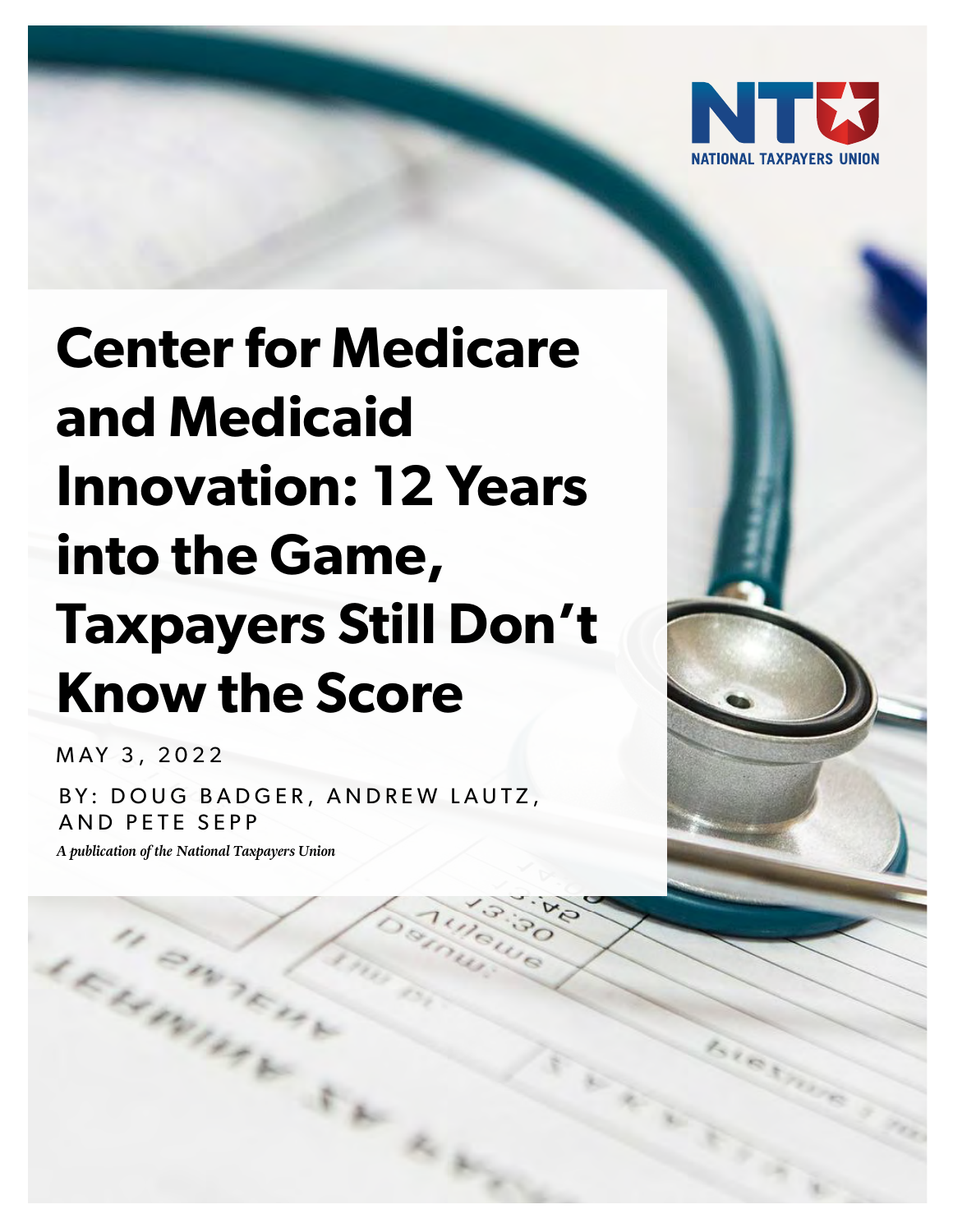#### **Introduction**

Congress established the Center for Medicare and Medicaid Innovation (CMMI) as part of the Affordable Care Act (ACA) in 2010.<sup>1</sup> After more than a decade in operation, CMMI is still struggling to justify its benefits to taxpayers.

Before the passage of ACA, the Medicare and Medicaid programs could conduct demonstration projects – and they did.<sup>2</sup> They had about 30 projects on the books when the ACA was being debated, many of them undertaken pursuant to previous statute.

The ACA created one hub for these projects at CMMI and established a more expansive legislative vision for what these projects could accomplish. The ACA also gave the Secretary of Health and Human Services (HHS) and CMMI unique powers to propose and expand demonstration projects, insulated vast portions of CMMI decision-making from judicial review and congressional oversight, and funded CMMI at a level of \$10 billion every 10 years.

Proponents of the legislation that created CMMI invested considerable hope in the agency's potential to transform health care delivery and reduce its costs. A Senate Finance Committee report on their version of the ACA said CMMI would pilot models that would "encourage evidence-based, coordinated care for Medicare, Medicaid, and CHIP."3 The report also said that CMMI would "encourage greater collaboration among health care providers."<sup>4</sup> The Obama administration called CMMI the "centerpiece of the Administration's strategic initiative to drive breakthrough innovations in health care."<sup>5</sup>

The Congressional Budget Office (CBO) was among CMMI's greatest enthusiasts, forecasting that it would reduce Medicare spending by tens of billions of dollars.

CMMI has fallen far short of this promise. The demonstration projects it has conducted over more than a decade have neither transformed health care nor saved the government money. On net, Medicare spending is higher than it would have been without CMMI, despite CBO's optimistic projections.

Although CMMI has disappointed expectations, it continues to wield broad powers. It can create programs that are unlimited in duration and unbounded in scope. Congress has, in effect, invested legislative authority in CMMI, allowing it to determine how much Medicare pays for medical goods and services in ways that deviate from reimbursement schedules established by law and to impose its alternative methodology nationally.

A 2018 National Taxpayers Union (NTU) Foundation study criticized CBO's methodology for forecasting that CMMI would reduce Medicare spending.<sup>6</sup> Building on that previous work, this study finds that those forecasted savings have not materialized. It also renews a call to Congress to reform CMMI by curtailing its powers.

- <sup>2</sup> Congress granted the HHS Secretary the authority to conduct Medicare demonstration projects through section 402 of the Social Security Act of 1967; see 42 USC §1395b-1. Retrieved from: https://uscode.house.gov/view. xhtml?req=(title:42%20section:1395b-1%20edition:prelim)%20OR%20(granuleid:USC-prelim-title42-section1395b-1)&f=treesort&edition=prelim&num=0&jumpTo=true (Accessed February 16, 2022.)
- <sup>3</sup> Senate Committee on Finance. "Report to Accompany S. 1796." October 19, 2009. Retrieved from: [https://www.finance.senate.](https://www.finance.senate.gov/imo/media/doc/prb102109a3.pdf) [gov/imo/media/doc/prb102109a3.pdf#page=20](https://www.finance.senate.gov/imo/media/doc/prb102109a3.pdf) (Accessed February 16, 2022.)
- <sup>4</sup> *Ibid*.

<sup>&</sup>lt;sup>1</sup> 42 USC §1315a. Retrieved from: https://uscode.house.gov/view.xhtml?req=(title:42%20section:1315a%20edition:prelim)%20 OR%20(granuleid:USC-prelim-title42-section1315a)&f=treesort&edition=prelim&num=0&jumpTo=true (Accessed February 16, 2022.)

<sup>5</sup> National Economic Council and Office of Science and Technology Policy. "A Strategy for American Innovation." October 2015. Retrieved from: [https://obamawhitehouse.archives.gov/sites/default/files/strategy\\_for\\_american\\_innovation\\_october\\_2015.](https://obamawhitehouse.archives.gov/sites/default/files/strategy_for_american_innovation_october_2015.pdf) [pdf#page=92](https://obamawhitehouse.archives.gov/sites/default/files/strategy_for_american_innovation_october_2015.pdf) (Accessed February 16, 2022.)

<sup>6</sup> Badger, Doug. "Resetting the Scoreboard: Why CBO Should Abandon Its Flawed Analysis of the Center for Medicare and Medicaid Innovation." NTU Foundation, February 8, 2018. Retrieved from: [https://www.ntu.org/foundation/detail/resetting-the](https://www.ntu.org/foundation/detail/resetting-the-scoreboard)[scoreboard](https://www.ntu.org/foundation/detail/resetting-the-scoreboard) (Accessed February 16, 2022.)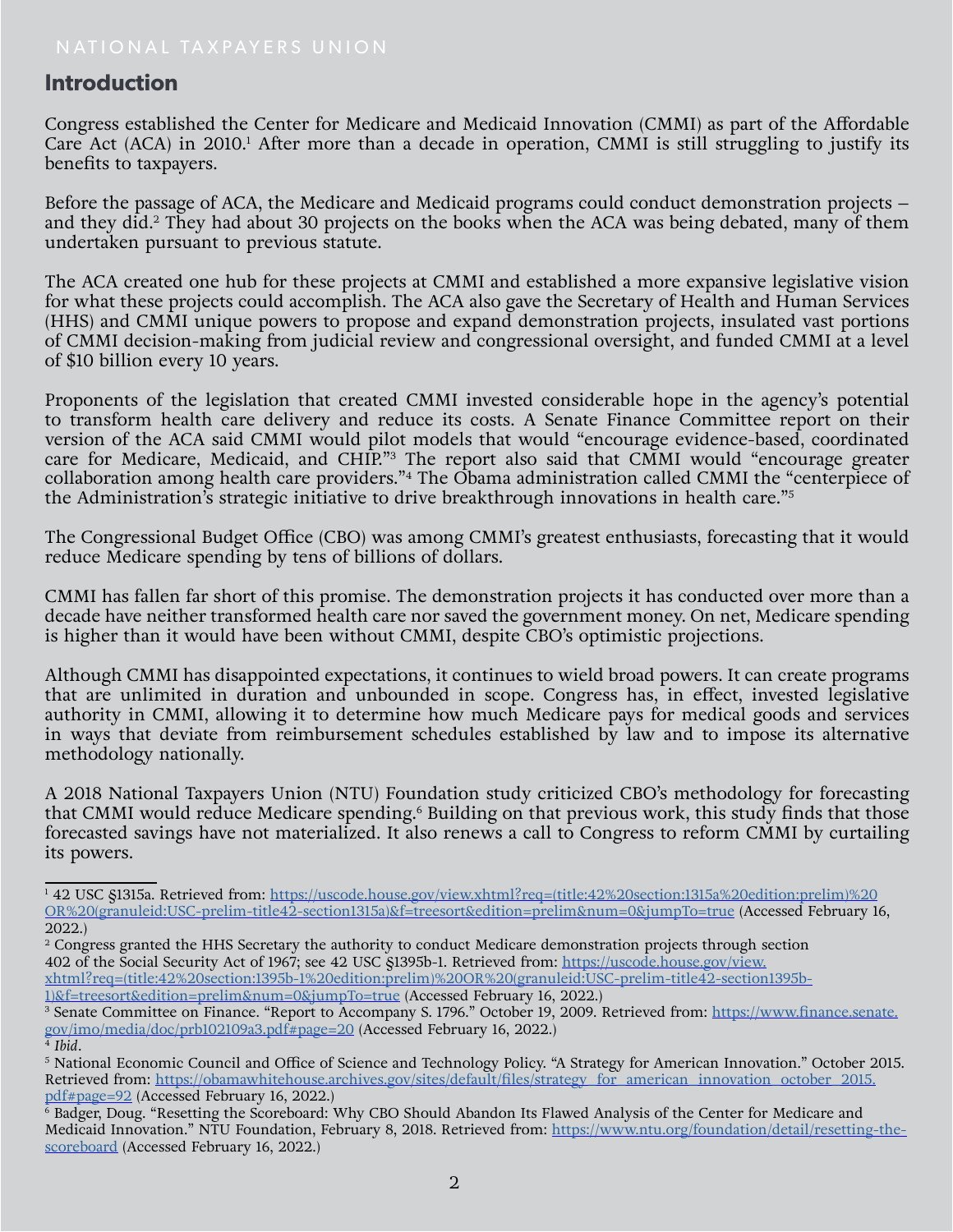## **Summary of 2018 Paper and Findings<br>NTIL Foundation's Taxpayers' Budget Office published Key Facts:**

NTU Foundation's Taxpayers' Budget Office published a paper in February 2018 examining the Congressional Budget Office's assumption that CMMI would produce net Medicare savings of \$34 billion over ten years (2017-2026).

The paper challenged CBO's methodology and conclusions. It noted that in estimating that CMMI would reduce Medicare spending, CBO departed from its customary concrete, fact-based approach. Instead, its budgetary assumptions rested on faith in the CMMI process. In response to questions raised at an October 2016 House Budget Committee hearing, CBO made it clear that it based its estimate neither on an analysis of ongoing demonstration projects nor expected results.

Instead, the estimates were "primarily based on judgments about the effectiveness of CMMI's process, not on judgments about the expected results of particular demonstrations."7

Then-Deputy Director Mark Hadley succinctly captured CBO's methodology in his Budget Committee testimony. "The savings that CBO expects to result from the center's activities," he told the panel, "stem largely from the judgment that successful demonstrations will be expanded and achieve savings."<sup>8</sup>

The paper noted the statement's circularity: CBO "expects" CMMI to achieve savings because CMMI will "achieve savings."

According to the agency, the savings from these projects "will never be observed." Instead, "they will always be estimated in relation to what overall Medicare spending would have been had CMMI never been established."<sup>9</sup>

#### NATIONAL TAXPAYERS UNION NATIONAL TAXPAYERS UNION



**The Center for Medicare and Medicaid Innovation (CMMI) was created by the Affordable Care Act (ACA), with a broad mandate to model changes to Medicare and Medicaid payments.**



**The ACA offered CMMI unique insulation from oversight and scrutiny by the legislative and judicial branches, and models could be sweeping in scope.**



**Unfortunately, more than a decade of CMMI models in action has proven that the agency's promise to reduce costs and improve quality of care were overly optimistic at best.**

**Reining in CMMI still presents a challenge to Congress, though, because of unique quirks in how the Congressional Budget Office (CBO) scores CMMI reform efforts.**



**Notwithstanding CBO scoring challenges, there are still strong and bipartisan proposals in the current Congress to limit the scale and scope of CMMI going forward.**

<sup>7</sup> Hadley, Mark. "CBO's Estimates of the Budgetary Effects of the Center for Medicare and Medicaid Innovation," Congressional Budget Office (CBO), September 7, 2016. Retrieved from: [https://](https://www.cbo.gov/publication/51921) [www.cbo.gov/publication/51921](https://www.cbo.gov/publication/51921) (Accessed February 16, 2022; Table 2, p. 6.)

<sup>8</sup> *Ibid*, p. 2. In the testimony, for example, Hadley states that CBO's belief that CMMI will achieve savings "is primarily based on judgments about the effectiveness of the process, not on judgments about the expected results of particular demonstrations."

<sup>9</sup> Hadley, Mark. "Answers to Questions for the Record Following a Hearing by the House Committee on the Budget on CBO's Estimates of the Budgetary Effects of the Center for Medicare & Medicaid Innovation." CBO, October 28, 2016. Retrieved from: [https://www.cbo.gov/sites/default/files/114th-congress-2015-2016/](https://www.cbo.gov/sites/default/files/114th-congress-2015-2016/reports/52137-cmmiqfrs.pdf) [reports/52137-cmmiqfrs.pdf#page=2](https://www.cbo.gov/sites/default/files/114th-congress-2015-2016/reports/52137-cmmiqfrs.pdf) (Accessed February 16, 2022.)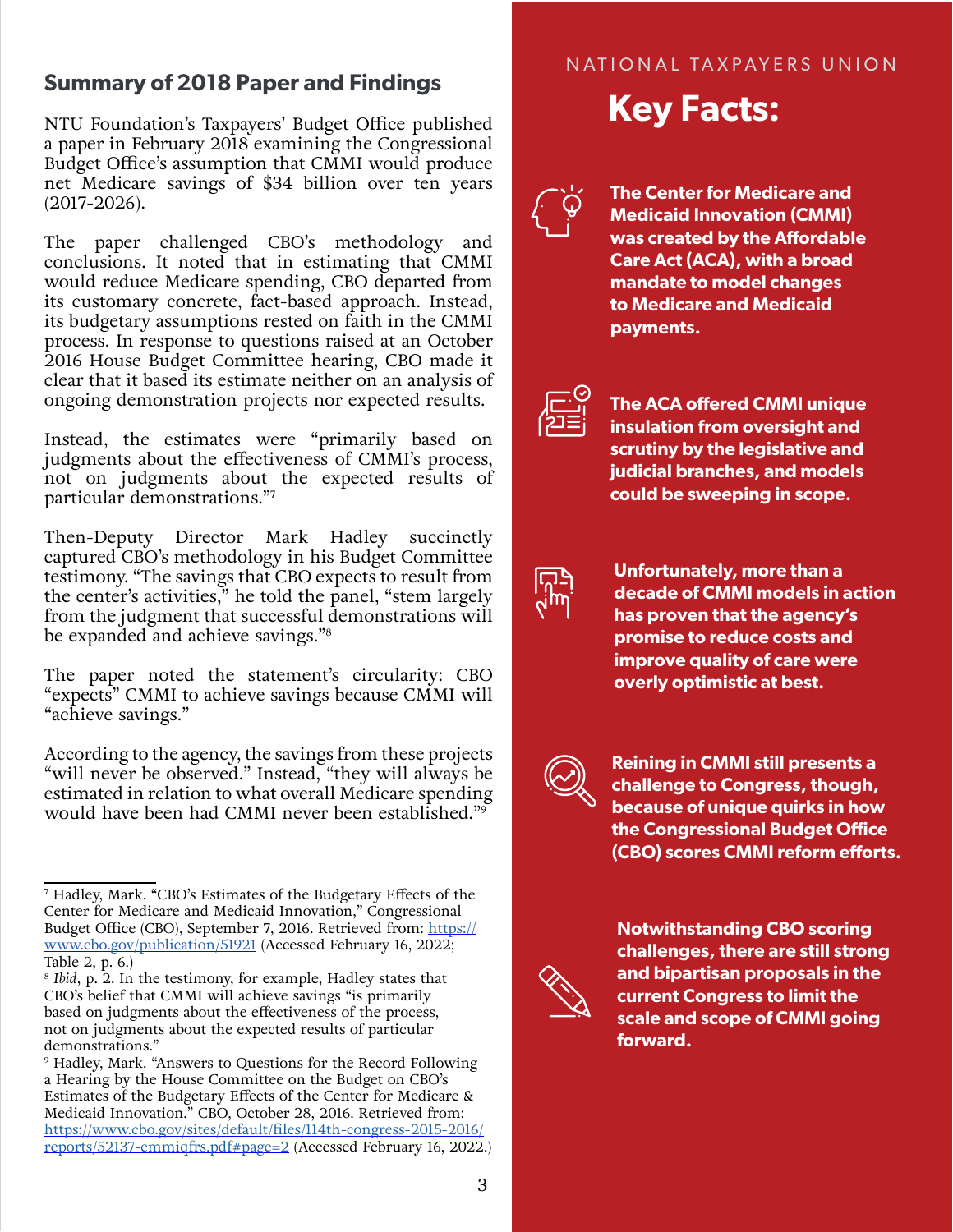Hadley was correct on one point: more than five years after his testimony, CMMI has not achieved any observable Medicare savings. Indeed, as discussed later in the paper, it has marginally increased Medicare spending.

CBO conjured its savings estimates through what NTU Foundation termed a "magic asterisk" – a term attributed to then-Tennessee Senator Howard Baker to describe an illusory, unspecified placeholder for a reduction in federal spending:

CBO estimates that the total effect of a set of demonstrations started in a given year will be an eventual reduction of about 0.1 percent each year, on average….For example, the set of demonstrations begun [during fiscal year 2016] are expected to reduce spending by a total of about \$1 billion in 2026.<sup>10</sup>

Those savings are cumulative. Every year, new projects undertaken are expected to yield eventual savings equal to 0.1 percent of Medicare spending.

In September 2016, CBO projected that CMMI savings in fiscal year 2017 would equal \$1 billion. In 2026, cumulative savings will amount to \$8 billion (since new successful projects, in CBO's judgment, will be launched every year).

Because CBO pegged CMMI's savings to a fixed percentage of Medicare outlays, the more Medicare spends, the more CMMI is presumed to save. Medicare spending rises annually, and CBO believes that CMMI's savings will automatically rise along with it and at precisely the same rate.

CBO's faith in the CMMI process impaired its core function of providing legislators with an estimate of the effect of proposed legislation. In a 2015 blog post, CBO officials Paul Masi and Tom Bradley wrote (emphasis added):

CBO examines any legislative proposals that seek to enact approaches similar to ones that CMMI is testing to determine whether HHS **would do something different** under the proposal from what it would do under current law…. To the extent that legislative proposals overlap with initiatives that CMMI is undertaking (**or is expected to undertake**), the potential additional savings would be reduced **[emphasis added]**. 11

This bias in CBO's methodology meant that it would score any proposal from the legislative branch that touched on a real or imagined CMMI project as costing the government money.

The NTU Foundation paper criticized CBO's methodology and urged CBO to rethink assumptions about CMMI. It also called on Congress to revisit CMMI's structure and authority and encouraged HHS to undertake a rigorous review of whether it had the authority to require patients and providers to participate in demonstration projects. The paper concluded:

Given the fiscal challenges faced by federal entitlement programs in general – and those affected by CMMI demonstrations in particular  $-$  it is vital that policymakers have realistic, analytically-grounded estimates, assumptions, and projections on which to base future

<sup>&</sup>lt;sup>10</sup> Hadley, Mark. "CBO's Estimates of the Budgetary Effects of the Center for Medicare and Medicaid Innovation," CBO, September 7, 2016. Retrieved from: [https://www.cbo.gov/publication/51921#page=6](https://www.cbo.gov/publication/51921) (Accessed February 16, 2022.) To obtain savings for a CMMI demonstration product begun in a particular year, multiply 0.1 percent by the sum of Medicare spending under Parts A and B (but not Part D). According to the CBO baseline at the time Hadley testified, Medicare Parts A and B spending in 2026 were estimated to be \$1.094 trillion. Multiplying that figure by 0.1 percent yields \$1.09 billion. Since then, CBO has upwardly revised its estimate of 2026 Medicare spending. Using the CBO math, demonstration projects begun in FY 2016 will now yield \$1.1 billion in savings in 2026, an increase of around \$100 million. Because of the CBO methodology, the higher Medicare spending is expected to rise, the greater the savings CMMI will be estimated to achieve.

<sup>&</sup>lt;sup>11</sup> Masi, Paul, and Bradley, Tom. "Estimating the Budgetary Effects of Legislation Involving the Center for Medicare and Medicaid Innovation," CBO, July 30, 2015. Retrieved from:<https://www.cbo.gov/publication/50692>(Accessed February 16, 2022.)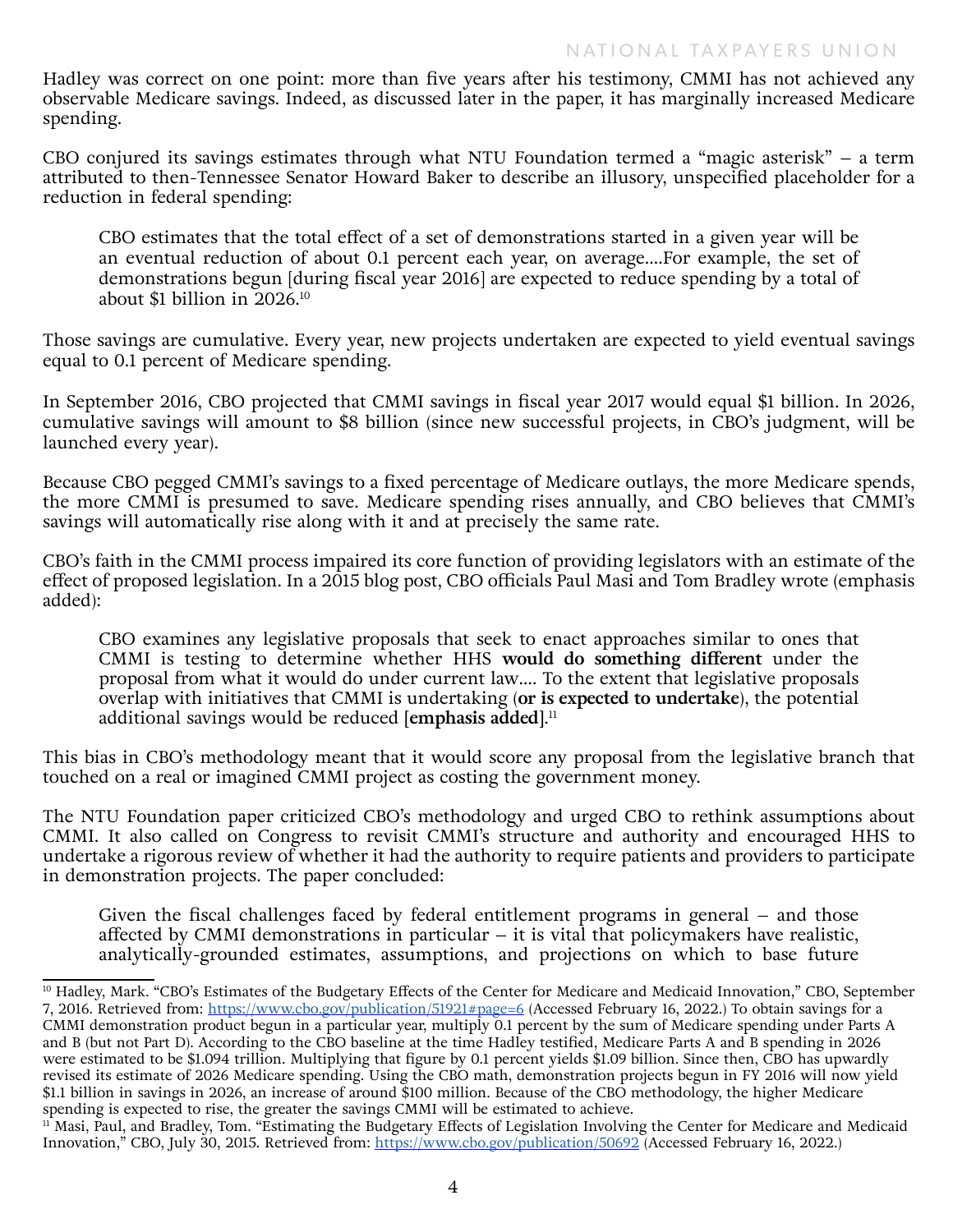decisions. It is time to evaluate how CBO has constructed the "scoreboard" for CMMI, so as to ensure that meaningful statistics are informing the true state of play.<sup>12</sup>

Unfortunately for taxpayers, four years after this recommendation was written CMMI's promises and premises remain fiscally underwhelming.

#### **Present-Day Review of CMMI**

Halfway into CBO's 2017-26 forecast period – which projected \$34 billion in net Medicare savings – the agency is not producing the savings hoped for by advocates and predicted by CBO.

The major promise of CMMI was to cut costs while maintaining or improving quality of care. A quick look at the existing evidence shows that CMMI has at best a mixed history on cost and quality of care.

The most recent and comprehensive evidence of CMMI's reach and success (or lack thereof) is in its 2020 report to Congress.<sup>13</sup>

That report found that, from fiscal year (FY) 2019 through FY 2020 – a two-year period beginning on October 1, 2018 and ending on September 30, 2020 – over 27.8 million Medicare, Medicaid, and privately covered individuals were affected by CMMI models, receiving care from 528,000 providers or plans.

Although CMMI is supposed to address spending in Medicare and Medicaid, the two largest federal health programs, almost one in five of the individuals affected by CMMI in this two-year period (more than 4.8 million in total) were individuals with *private* coverage, the uninsured, or people not covered by Medicare, Medicaid, or CHIP. An earlier 2018 report on CMMI's performance – covering FYs 2017 through 2018 – found that more than one third of individuals affected by CMMI models were privately covered.<sup>14</sup> NTU has been concerned about mission creep at the agency, and the high proportion of affected individuals who have *private* coverage (rather than Medicare or Medicaid coverage) provides evidence of this mission creep.

But what should be more concerning for CMMI proponents and skeptics alike is the performance of major models, *as reported by CMMI itself*.

CMMI announced or tested 44 models in the two-year period covered by their 2020 report.<sup>15</sup> Of five major models totaling nearly \$2.9 billion in costs and 19 million individuals impacted:

- Three had not yet reported out major results on net cost savings or increases;
- One (the Medicare Advantage Value-Based Insurance Design, or VBID, Model) was "not yet generating savings," but also "not costing CMS additional money"<sup>16</sup>; and

<sup>&</sup>lt;sup>12</sup> Badger, Doug. "Resetting the Scoreboard: Why CBO Should Abandon Its Flawed Analysis of the Center for Medicare and Medicaid Innovation." NTU Foundation, February 8, 2018. Retrieved from: [https://www.ntu.org/foundation/detail/resetting-the](https://www.ntu.org/foundation/detail/resetting-the-scoreboard)[scoreboard](https://www.ntu.org/foundation/detail/resetting-the-scoreboard) (Accessed February 16, 2022.)

 $\frac{13}{13}$  Center for Medicare and Medicaid Innovation (CMMI). "2020 Report to Congress." August 11, 2021. Retrieved from: [https://](https://innovation.cms.gov/data-and-reports/2021/rtc-2020) [innovation.cms.gov/data-and-reports/2021/rtc-2020](https://innovation.cms.gov/data-and-reports/2021/rtc-2020) (Accessed February 16, 2022.)

<sup>&</sup>lt;sup>14</sup> CMMI. "2018 Report to Congress." 2019. Retrieved from:<https://innovation.cms.gov/files/reports/rtc-2018.pdf> (Accessed February 16, 2022.)

<sup>&</sup>lt;sup>15</sup> CMMI. "2020 Report to Congress." August 11, 2021. Retrieved from: [https://innovation.cms.gov/data-and-reports/2021/rtc-](https://innovation.cms.gov/data-and-reports/2021/rtc-2020)[2020](https://innovation.cms.gov/data-and-reports/2021/rtc-2020) (Accessed February 16, 2022.)

<sup>&</sup>lt;sup>16</sup> The earlier NTU paper noted that Congress considered two separate pieces of legislation dealing with the VBID demonstration. The first, which was reported favorably in 2015 by House and Senate committees of jurisdiction, would have directed the HHS Secretary to launch a VBID demonstration program. CBO reasoned that the bill would increase federal Medicare spending by \$210 million, since CBO believed that CMMI would at some future date propose a more "flexible" VBID than that envisioned in the legislation and one that would save more money. CMMI launched a VBID demonstration program in seven states in January 2017. Congress considered legislation allowing Medicare Advantage plans in all 50 states to participate in the VBID program. Once again, CBO concluded that this legislation would cost the federal government money, since Congress and not the agency would determine the project's scope. Neither piece of legislation gained enactment and the demonstration went forward according to CMMI's specifications, without the involvement of Congress. The program has not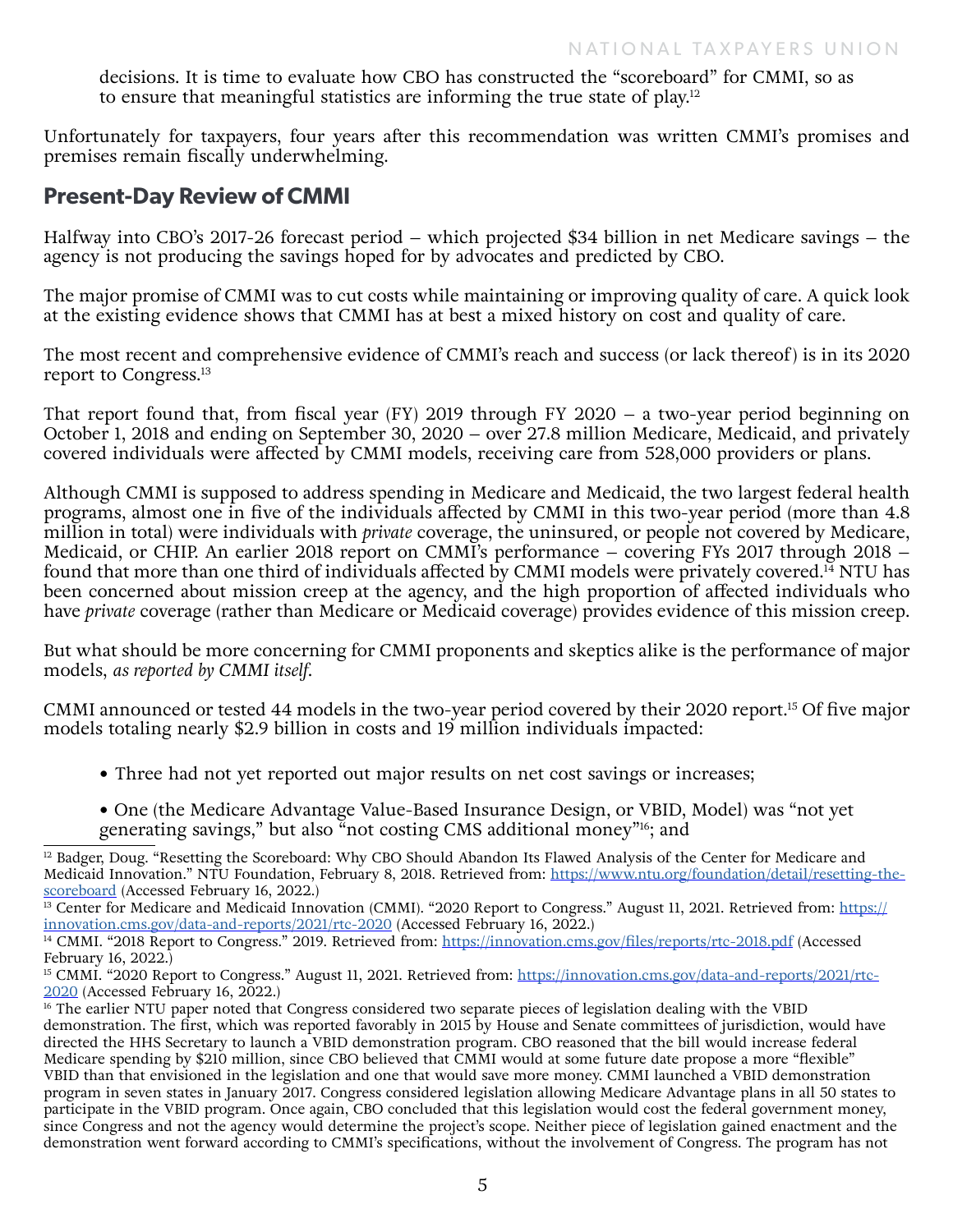**•** One (the Next Generation Accountable Care Organization, or NGACO Model) "reduced total Medicare Part A and B spending, but was associated with an *increase* … in net Medicare spending" by \$118 million (emphasis ours);<sup>17</sup> over the first four years of the NGACO model, total net losses for Medicare were \$243 million.<sup>18</sup>

This is hardly the resounding, routinely replicable success story that CMMI advocates hoped for upon passage of the ACA.

Additional, prominent models promulgated by CMMI have had anywhere from mixed to no evidence of Medicare savings at best:

**•** The first two years of the Bundled Payments for Care Improvement (BPCI) Advanced Model, which included 334 participants and [promised](https://www.cms.gov/newsroom/press-releases/cms-announces-participants-new-value-based-bundled-payment-model) to "accelerate the value-based transformation of America's healthcare system" and "provide an off-ramp to the inefficient fee-for-service system," resulted in [\\$66 million in net losses for Medicare;](https://innovation.cms.gov/data-and-reports/2022/bpci-adv-ar3-findings-aag)<sup>19</sup> through the third performance year, BPCI Advanced had 694 participants and [\\$158.6 million in net losses;](https://innovation.cms.gov/data-and-reports/2021/bpci-yr2-annual-report-findings-aag)<sup>20</sup>

**•** The first six years of the Independence at Home (IAH) demonstration for "home-based primary care" [found](https://innovation.cms.gov/data-and-reports/2021/iah-year6-eval-report-fg) "no compelling evidence that the payment incentive affected the delivery of care in a way that measurably reduced total Medicare expenditures or hospital use";21 and

• The first four years of Comprehensive Care for Joint Replacement (CJR) Model – which mandated participation for hundreds of hospitals – resulted in only [\\$21.4 million in](https://innovation.cms.gov/data-and-reports/2021/cjr-py4-ar-findings-aag)  [estimated net savings](https://innovation.cms.gov/data-and-reports/2021/cjr-py4-ar-findings-aag) after CMS [estimated](https://www.federalregister.gov/documents/2015/11/24/2015-29438/medicare-program-comprehensive-care-for-joint-replacement-payment-model-for-acute-care-hospitals) the Model would save \$343 million in its first five years, leaving CMMI to state that it "[c]annot conclude that Medicare realized savings across the entire CJR model."<sup>22</sup>

A 2020 study conducted by the healthcare consulting firm Avalere provides an even starker picture of CMMI's potentially bleak future.<sup>23</sup>

Avalere casts significant doubt on CBO estimates for CMMI's future success.<sup>24</sup> While CBO projected \$34 billion in net savings from CMMI for the FYs 2017-2026 period (which incorporates the budgetary cost of CMMI over the same period), Avalere projects only \$18 billion in net savings over the same period.25 This is barely more than half of CBO's projected savings.

generated savings, despite CBO's faith in the agency. See Badger, "Resetting the Scoreboard."

 $^{17}$  Though the model reduced gross spending in Medicare Parts A and B, taxpayers experienced a net loss after accounting for "shared savings" and "Coordinated Care Reward payments" to participating ACOs. For more, see: CMMI. "2020 Report to Congress." August 11, 2021. Retrieved from: <https://innovation.cms.gov/data-and-reports/2021/rtc-2020> (Accessed February 16, 2022.)<br><sup>18</sup> CMMI. "Next Generation Accountable Care Organization (NGACO) Model." 2021. Retrieved from: <u>https://innovation.cms.gov/</u>

[data-and-reports/2021/nextgenaco-fg-fourthevalrpt](https://innovation.cms.gov/data-and-reports/2021/nextgenaco-fg-fourthevalrpt) (Accessed February 16, 2022.)

<sup>19</sup> CMMI. "Bundled Payments for Care Improvement Advanced (BPCI Advanced) Model Years 1 & 2." 2022. Retrieved from: <https://innovation.cms.gov/data-and-reports/2022/bpci-adv-ar3-findings-aag> (Accessed February 16, 2022.)

<sup>&</sup>lt;sup>20</sup> CMMI. "Bundled Payments for Care Improvement Advanced (BPCI Advanced) Model Years 1, 2 & 3." 2021. Retrieved from: <https://innovation.cms.gov/data-and-reports/2021/bpci-yr2-annual-report-findings-aag>(Accessed February 16, 2022.)

<sup>&</sup>lt;sup>21</sup> CMMI. "Independence at Home Evaluation of Performance Years 1 to 6 (2012 to 2019)." 2021. Retrieved from: [https://](https://innovation.cms.gov/data-and-reports/2021/iah-year6-eval-report-fg) [innovation.cms.gov/data-and-reports/2021/iah-year6-eval-report-fg](https://innovation.cms.gov/data-and-reports/2021/iah-year6-eval-report-fg) (Accessed February 16, 2022.)

<sup>&</sup>lt;sup>22</sup> CMMI. "Comprehensive Care for Joint Replacement (CJR) Model Evaluation of Performance Years 1 to 4 (2016 - 2019)." 2021. Retrieved from:<https://innovation.cms.gov/data-and-reports/2021/cjr-py4-ar-findings-aag> (Accessed February 16, 2022.) <sup>23</sup> Avalere. "CMMI's Financial Impact on Medicare Spending Challenging to Project (Updated)." January 14, 2020. Retrieved from:<https://avalere.com/insights/cmmis-financial-impact-updated>(Accessed February 16, 2022.)

<sup>24</sup> *Ibid*. The firm notes that their "approach for projecting future CMMI activity is generally consistent with CBO, with the notable exception that Avalere's projected savings for CMMI rely on demonstration-specific savings estimates, based on program evaluation reports for existing demonstrations and CMS regulatory impact analyses for proposed demonstrations." <sup>25</sup> *Ibid*.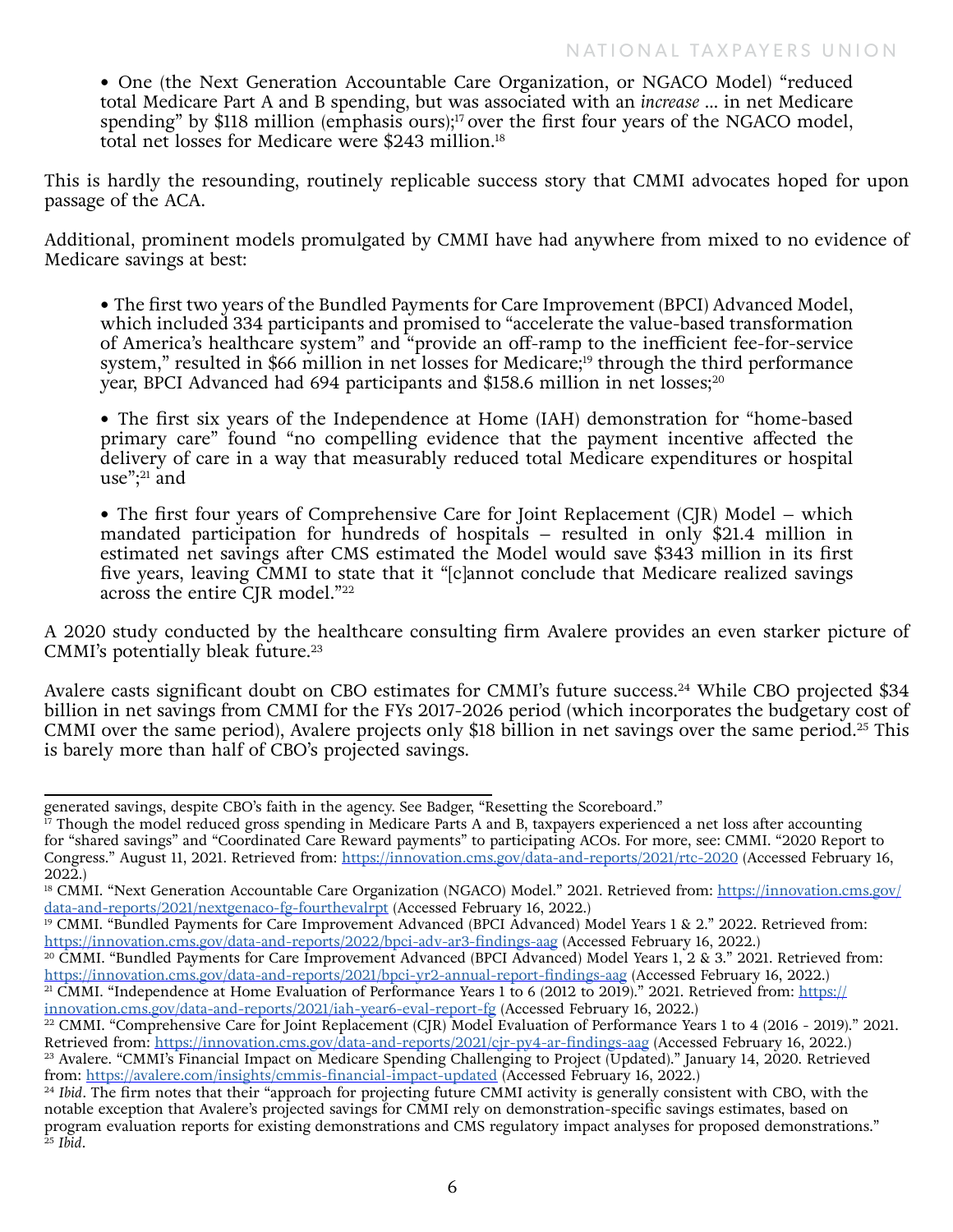CMMI proponents might argue that \$18 billion in savings would still be significant for Medicare and Medicaid and could point the way to larger savings in future decades. They could be correct, but a closer look at Avalere's analysis reveals that almost all the firm's projected CMMI savings derive from a single demonstration project (the International Pricing Index, or IPI) that the Trump administration never launched.

That demonstration project, discussed at greater length in the next section, would have pegged the prices Medicare pays for Part B drugs and biologics to prices in a basket of other countries. NTU expressed strong concerns with the IPI proposal, warning it was "seriously misguided" and would have harmed patients and reduced innovation in America's pharmaceutical sector, potentially leading to downstream cost increases for taxpayers who would be on the hook for more expensive medical treatments like surgeries and hospital stays.<sup>26</sup> As discussed in further detail in the next section, neither this demonstration project nor a successor announced in November 2020 (which NTU expressed strong concerns over) ever took effect.<sup>27</sup>

Without major potential savings from the Medicare drug pricing demonstrations, both of which have been scuttled, Avalere projected that CMMI would actually impose a *net cost* on the federal government, of \$2.8 billion, rather than net savings, over the FYs 2017-2026 window.<sup>28</sup>

Therefore, it's quite possible, even probable, that in a given 10-year window the agency is actually costing taxpayers rather than providing the significant savings promised by some CMMI proponents and projected by CBO. Combined with the unique insulation the agency enjoys against congressional oversight and judicial review, it's clear CMMI requires some short- and long-term reform.

Thus, as suggested in our 2018 paper, CBO was incorrect in forecasting that CMMI demonstration projects would produce tens of billions of dollars in savings to the federal government. CMMI may now be on track to lose \$2.8 billion over that ten-year window, according to the Avalere Health analysis.<sup>29</sup>

CBO should revise its scoring methodology and not assume that CMMI would save money simply because CBO is enamored of the process. This assumption not only has proven false, but it also serves as an impediment to congressional reform of CMMI. Such an assumption means that any legislative intervention will cost the government money, since the CBO bakes phantom assumptions about CMMI-induced Medicare "savings" into its baseline.

CBO has generally avoided incorporating partisan assumptions into its baseline, preferring data-based metrics. It has, for example, acknowledged that adding staff to the Internal Revenue Service would increase tax collections, but its estimates are far below those floated by advocates.30 It also has taken a measured approach to the drug pricing issue, putting it at variance with the assumptions of partisans who argue that government should use price controls to combat rising drug prices. In a January 2022 report, CBO observed that the average net price per prescription fell between 2009 and 2018, and that per capita spending on medicines grew more slowly than other health care spending over that period.<sup>31</sup>

CBO should align the methodology it uses to estimate the budgetary effects of CMMI to its customary approach.

<sup>26</sup> Lautz, Andrew. "International Pricing Index Proposals Would Harm Patients and Reduce Innovation." NTU, July 20, 2020. Retrieved from: [https://www.ntu.org/publications/detail/international-pricing-index-proposals-would-harm-patients-and](https://www.ntu.org/publications/detail/international-pricing-index-proposals-would-harm-patients-and-reduce-innovation)[reduce-innovation](https://www.ntu.org/publications/detail/international-pricing-index-proposals-would-harm-patients-and-reduce-innovation).

<sup>&</sup>lt;sup>27</sup> Lautz, Andrew. "CMS Should Withdraw Most Favored Nation Rule." December 18, 2020. Retrieved from: [https://www.ntu.org/](https://www.ntu.org/publications/detail/cms-should-withdraw-most-favored-nation-rule) [publications/detail/cms-should-withdraw-most-favored-nation-rule](https://www.ntu.org/publications/detail/cms-should-withdraw-most-favored-nation-rule)

<sup>28</sup> Avalere. "CMMI's Financial Impact on Medicare Spending Challenging to Project (Updated)." January 14, 2020. Retrieved from: <https://avalere.com/insights/cmmis-financial-impact-updated>(Accessed February 16, 2022.) <sup>29</sup> *Ibid*.

<sup>30</sup> Swagel, Phill. "The Effects of Increased Funding for the IRS." Congressional Budget Office. September 2, 2021. Retrieved from: <https://www.cbo.gov/publication/57444> (Accessed March 8, 2022.)

<sup>31 &</sup>quot;Prescription Drugs: Spending, Use, and Prices." Congressional Budget Office. January 2022. Retrieved from: [https://www.cbo.](https://www.cbo.gov/system/files/2022-01/57050-Rx-Spending.pdf) [gov/system/files/2022-01/57050-Rx-Spending.pdf](https://www.cbo.gov/system/files/2022-01/57050-Rx-Spending.pdf) (Accessed March 8, 2022.)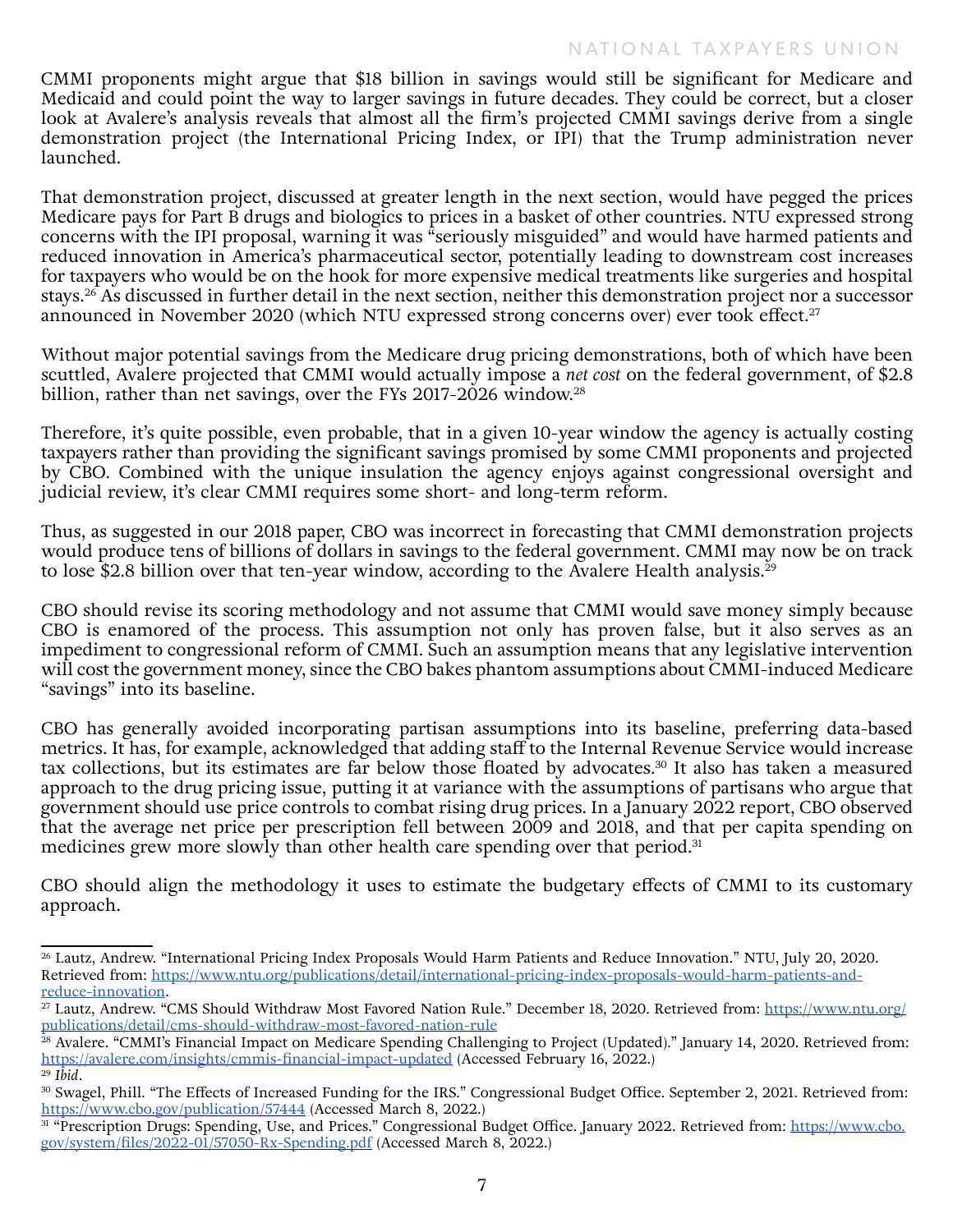#### **How CMMI has Abused Authority and Possible Future Abuses**

Congress established CMMI and vested it with unprecedented powers on the theory that federal bureaucrats and political appointees, unencumbered by the need to answer to voters, would use those powers and superior acumen to achieve budgetary savings. Faith in the CMMI process induced CBO to forecast savings that have, as we have seen, proven illusory.

Nevertheless, CMMI retains enormous power, including making demonstration programs unlimited in duration and unbounded in scope.

Two successive administrations have proposed sweeping demonstration projects designed to reduce Medicare spending on physician-administered drugs. Both were subsequently scuttled, and both show CMMI's willingness to rewrite Medicare reimbursement rules in ways that render nugatory congressionallyenacted statutes.

#### **Background on CMMI Medicare Drug Pricing Demonstrations**

Medicare Part D covers prescription medicines that seniors typically pick up at pharmacy counters or through mail-order distributors. Drugs that patients don't ordinarily self-administer are covered under Medicare Part B. These are typically injected or infused biologics like chemotherapy and products that treat autoimmune diseases. Unlike Part D drugs, the medical practice or hospital – not the patient – obtains medications that Part B covers. Medicare reimburses the provider for the drug and for the costs of administering it to patients.

| <b>Medicare Part B Reimbursement CMMI Demonstration Projects</b>                                                                                                                                                                                                                                                            |                                                                                    |                                                          |                                                                                                                                                                                                                                                         |
|-----------------------------------------------------------------------------------------------------------------------------------------------------------------------------------------------------------------------------------------------------------------------------------------------------------------------------|------------------------------------------------------------------------------------|----------------------------------------------------------|---------------------------------------------------------------------------------------------------------------------------------------------------------------------------------------------------------------------------------------------------------|
| <b>Description</b>                                                                                                                                                                                                                                                                                                          | <b>Proposed</b>                                                                    | <b>Withdrawn</b>                                         | <b>Comments</b>                                                                                                                                                                                                                                         |
| Notice of proposed rulemaking to March 11, 2016 (notice of August 1, 2017<br>change the add-on payment for proposed rulemaking)<br>physician-administered drugs from<br>6% to a lesser amount.                                                                                                                              |                                                                                    |                                                          | demonstration<br>proposed<br>The:<br>project was the subject of<br>bipartisan criticism. The Obama<br>administration delayed its launch,<br>scheduled for fall 2016. The Trump<br>Administration formally withdrew<br>the proposal.                     |
| <b>Advance</b><br>notice<br>rulemaking<br>that<br>reimbursement<br>based Medicare<br>on an international price index,<br>established by looking at prices in<br>a select list of developed countries.                                                                                                                       | of proposed October 25, 2018 (advance<br>would have notice of proposed rulemaking) |                                                          | <b>Although</b><br>formally<br>never<br>withdrawn, the administration took<br>no action after issuing the ANPRM.                                                                                                                                        |
| Interim final rule that would have November 27, 2020 (interim<br>based Medicare reimbursement on final rule)<br>a "most-favored nation" approach.<br>Secretary would establish<br>The:<br>Medicare reimbursement based on<br>the lowest price for a drug among<br>a list of nations chosen on certain<br>economic criteria. |                                                                                    | December 27, 2021<br>(effective<br>February<br>28, 2022) | Several federal courts<br>issued<br>injunctions against launching the<br>demonstration, based on violation<br>of the Administrative Procedures<br>Act. The Biden Administration did<br>not contest the rulings and later<br>formally scuttled the demo. |

Medicare bases reimbursement on the medicine's "average sales price" (ASP) – the average price manufacturers are paid for a product, net of discounts, rebates, and other price concessions – plus six percentage points.32 This "ASP+6" formula attempts to capture market prices for the therapeutic along with an additional sum to compensate for other costs, such as storage, wastage and spillage. The provider bills

<sup>32</sup> 42 U.S.C. §1395w-3a. Retrieved from: https://uscode.house.gov/view.xhtml?req=(title:42 section:1395w-3a edition:prelim) (Accessed February 16, 2022.)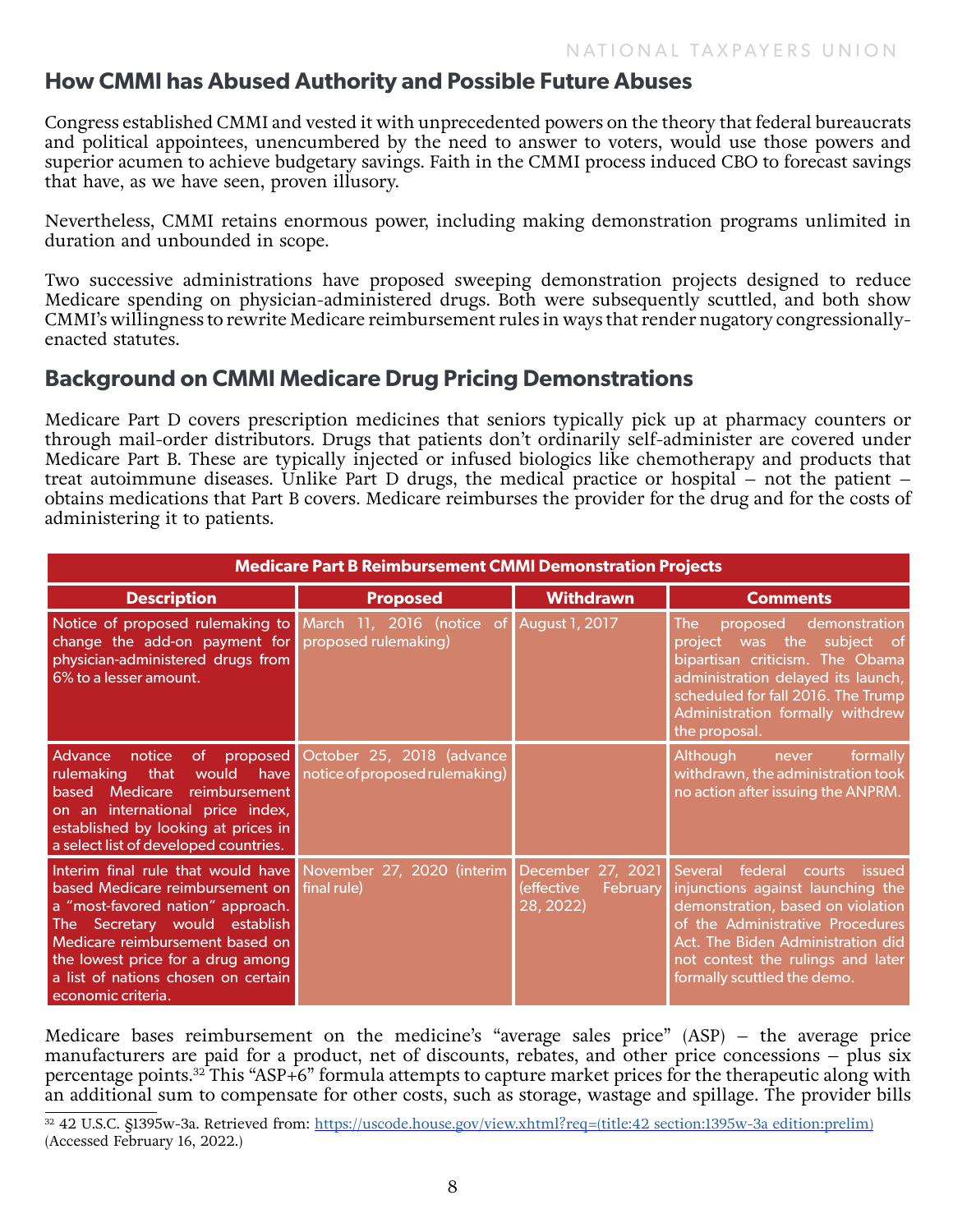Medicare for the drug itself – and is reimbursed at ASP+6 – and separately for the expense of administering the product to patients, for example, by infusion.

The Trump Administration demonstration project would have scuttled the ASP portion of the Part B formula. The Obama Administration project proposed to change the "+6" component. Neither project launched.

#### **Obama Administration CMMI Medicare Drug Pricing Demonstration**

Our previous paper discussed the Obama Administration's demonstration project on physician-administered drugs at greater length. As noted above, it proposed to address the "+6" portion of the statutory ASP+6 formula. Under the demonstration project, the government would immediately depart from the statutory formula in half the country, paying ASP+2.5+\$16.80 – the drug's average sales price, plus 2.5 percent of that price, plus \$16.80.33 That methodology was to take effect in the fall of 2016.

Beginning in January 2017, the second phase of the demonstration was to launch, introducing "value-based purchasing tools" (e.g., reference pricing, risk-sharing arrangements with manufacturers) into the mix.

CMMI never initiated the demonstration, which was the target of bipartisan criticism, and the Trump Administration formally retired the proposal on August 1, 2017. The demonstration raised concerns among Democrats and Republicans alike over its mandatory, nationwide nature, and its impact on access to innovator specialty medications such as cancer treatments. Even House Speaker Pelosi welcomed the withdrawal noting the members of her caucus had "raised a number of concerns."<sup>34</sup>

#### **Trump Administration CMMI Medicare Drug Pricing Demonstration**

The Trump administration advanced two proposals that would have replaced the statutory reimbursement formula for physician-administered drugs from one based on a product's average sales price to one pegged to prices paid by certain foreign governments. While both incorporated foreign reference pricing, each had its particularly problematic characteristics.

The first, proposed as a five-year demonstration project in October 2018, would have established an international pricing index (IPI) to set reimbursement for certain Part B physician-administered drugs. As CMS explained in its Advance Notice of Proposed Rulemaking:

Specifically, CMS intends to test whether phasing down the Medicare payment amount for selected Part B drugs to more closely align with international prices; allowing private-sector vendors to negotiate prices for drugs, take title to drugs, and compete for physician and hospital business; and changing the 4.3 percent (post-sequester) drug add-on payment in the model to reflect 6 percent of historical drug costs translated into a set payment amount, would lead to higher quality of care for beneficiaries and reduced expenditures for the Medicare program.

The IPI Model would test whether increasing competition for private-sector vendors to negotiate drug prices and aligning Medicare payments for drugs with prices that are paid in foreign countries, improves beneficiary access and quality of care while reducing expenditures.35

<sup>33</sup> Centers for Medicare and Medicaid Services (CMS). "Medicare Program; Part B Drug Payment Model." March 11, 2016. Retrieved from: [https://www.govinfo.gov/content/pkg/FR-2016-03-11/pdf/FR-2016-03-11.pdf#page=441](https://www.govinfo.gov/content/pkg/FR-2016-03-11/pdf/FR-2016-03-11.pdf) (Accessed February 16, 2022.) <sup>34</sup> Office of Information and Regulatory Affairs. "Part B Drug Payment Model." 2022. Retrieved from: [https://www.reginfo.gov/](https://www.reginfo.gov/public/do/eAgendaViewRule?pubId=201704&RIN=0938-AS85) [public/do/eAgendaViewRule?pubId=201704&RIN=0938-AS85](https://www.reginfo.gov/public/do/eAgendaViewRule?pubId=201704&RIN=0938-AS85) (Accessed February 16, 2022.) Also, Pear, Robert. "Plan to Reduce Medicare Drug Costs Is Withdrawn After Bipartisan Criticism," The New York Times, December 16, 2016. Retrieved from: https:// www.nytimes.com/2016/12/16/us/politics/plan-to-reduce-medicare-drug-costs-is-withdrawn-after-bipartisan-criticism.html. 35 CMS. "International Pricing Index Model." 2018. Retrieved from: <https://innovation.cms.gov/innovation-models/ipi-model> (Accessed February 16, 2022.)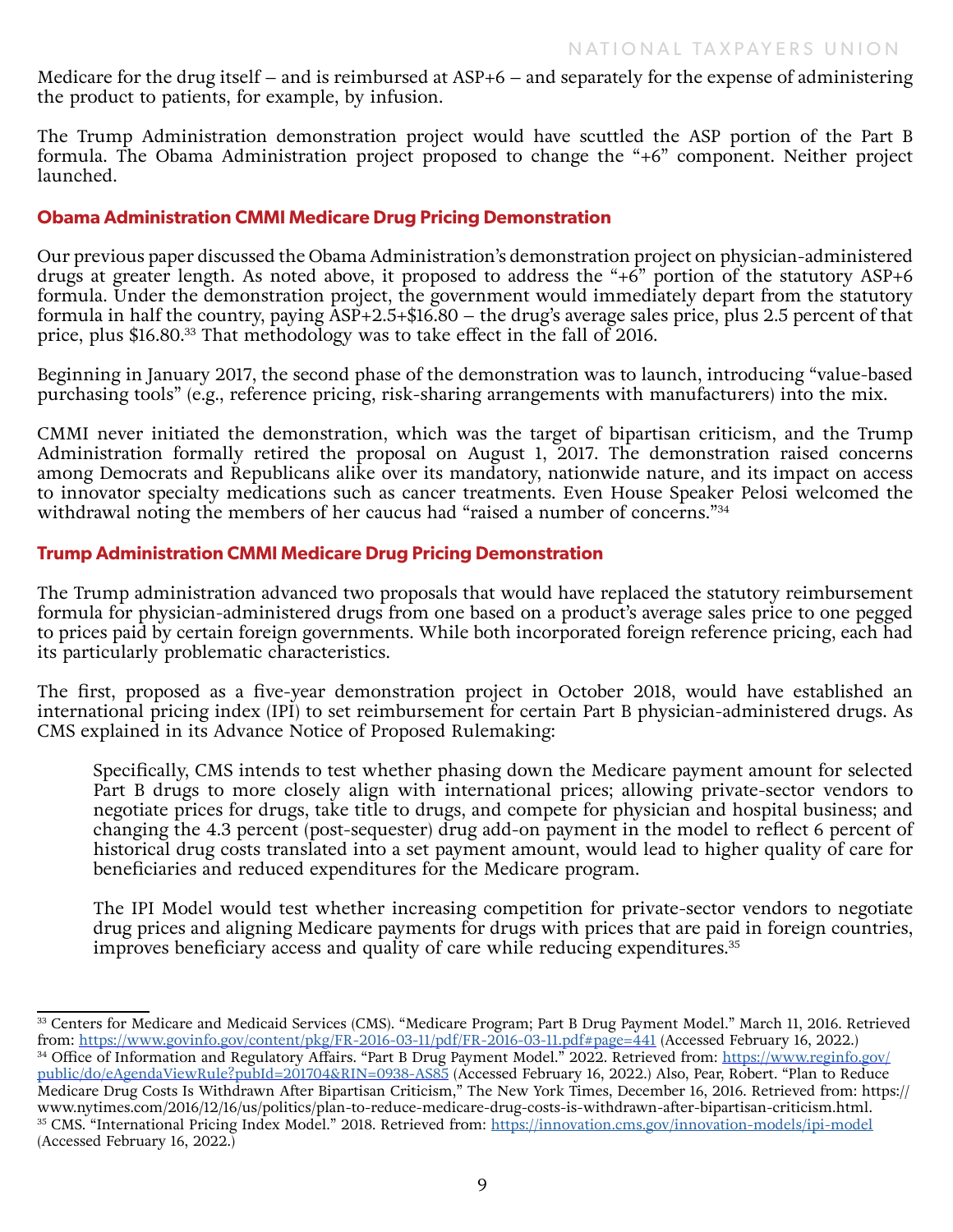#### NATIONAL TAXPAYERS UNION

The linchpin of this scheme was to establish an IPI based on prices of comparable drugs in 14 developed countries. The rule was roundly criticized by taxpayer advocates. It also ran counter to the President's own Council of Economic Advisers, who noted that "[r]educing foreign price controls [on prescription drugs] would increase profits and innovation, thereby leading to greater competition and lower prices for U.S. patients."36

Although the plan was for the demonstration to take effect in the spring of 2020, the administration never formally proposed nor finalized the project. Instead, the administration issued an interim final rule in late 2020 that would have launched an even more damaging proposal: The Most Favored Nation (MFN) Model. Unlike IPI, which imposed price controls predicated on a 14-country *average*, MFN would have imposed the *lowest* price for a drug from among a select list of countries. Furthermore, the administration proposed to levy penalties on producers whose prices rose faster than the rate of inflation, a penalty without statutory authorization. That penalty would have applied both during and after the MFN price phase-in; a feature not present in IPI.<sup>37</sup>

The mandatory, nationwide MFN program would at first target 50 single-source drugs and biologicals that accounted for a large percentage of Medicare Part B spending in 2019. Physicians, hospitals, group practices, supplier groups, and other entities that acquire and administer these drugs to patients would be required to participate in the project.

Once CMMI selected the 50 drugs, it would examine the GDP-adjusted country-level price in OECD countries with a per capita GDP of at least 60 percent of the U.S. per capita GDP. The agency would then identify the lowest price among those countries based on purchasing power parity. That would become the reference price that Part B would reimburse for that product.

CMS would phase in that new reimbursement rate over four years. Medicare reimbursement would be based 25 percent on the reference price and 75 percent on ASP in the first year. By the fourth year, Medicare reimbursement would be entirely based on the reference price.<sup>38</sup>

The Trump administration published the interim final rule in November 2020 and set an effective date of January 1, 2021. The proposal met with immediate judicial challenges. In three separate cases, federal judges held that the action violated the Administrative Procedure Act because CMMI did not solicit public comments before putting the rule into effect.<sup>39</sup> A nationwide injunction was entered on December 28, 2020.<sup>40</sup> On December 27, 2021, the Biden administration formally withdrew the proposal, effective February 28, 2022.<sup>41</sup>

The critical point is that two administrations of different parties with divergent ideologies and governing styles sought to use CMMI to replace statutory Medicare drug reimbursement provisions with methodologies of their own devising on a national basis. While a successor administration withdrew both and multiple federal judges held that the Trump Administration proposal ran afoul of the Administrative Procedure

<sup>40</sup> California Life Sciences Association v. CMS, December 28, 2020.

<sup>36</sup> The Council of Economic Advisers. "Funding the Global Benefits to Biopharmaceutical Innovation." February 2020. Retrieved from: [https://trumpwhitehouse.archives.gov/wp-content/uploads/2020/02/Funding-the-Global-Benefits-to-Biopharmaceutical-](https://trumpwhitehouse.archives.gov/wp-content/uploads/2020/02/Funding-the-Global-Benefits-to-Biopharmaceutical-Innovation.pdf#page=3)[Innovation.pdf#page=3](https://trumpwhitehouse.archives.gov/wp-content/uploads/2020/02/Funding-the-Global-Benefits-to-Biopharmaceutical-Innovation.pdf#page=3) (Accessed February 16, 2022.)

<sup>37</sup> CMS. "Most Favored Nation Model." 2022. Retrieved from: [https://innovation.cms.gov/innovation-models/most-favored](https://innovation.cms.gov/innovation-models/most-favored-nation-model)[nation-model](https://innovation.cms.gov/innovation-models/most-favored-nation-model) (Accessed February 16, 2022.)

<sup>38</sup> The rule also sets the add-on payment at 6.1224 percent of the product's average sales price in 2019. 42 CFR 513.220(b), withdrawn effective February 28, 2022.<https://www.law.cornell.edu/cfr/text/42/513.220>(Accessed February 19, 2022).

<sup>&</sup>lt;sup>39</sup> California Life Sciences Association v. CMS, United States District Court for the Northern District of California, Case No. 20-cv-08603-VC, December 28, 2020.<https://innovation.cms.gov/media/document/mfn-ca-50-order-prelim-injunct> (Accessed February 19, 2022). Association of Community Cancer Centers v. Azar, United States District Court for the District of Maryland, Case No. GJH-20-3531, January 6, 2021 <https://innovation.cms.gov/media/document/mfn-d-md-tro-extend-memo> (Accessed February 19, 2022). Regeneron Pharmaceuticals v. HHS, United States District Court for the Southern District of New York, Case No. 20-CV-10488 (KMK), December 30, 2020.<https://innovation.cms.gov/media/document/mfn-ny-order-prelim-injunct> (accessed February 19, 2022).

<sup>&</sup>lt;sup>41</sup> CMS. "Most Favored Nation (MFN) Model." December 29, 2021. Retrieved from: [https://www.govinfo.gov/content/pkg/FR-](https://www.govinfo.gov/content/pkg/FR-2021-12-29/pdf/2021-28225.pdf)[2021-12-29/pdf/2021-28225.pdf](https://www.govinfo.gov/content/pkg/FR-2021-12-29/pdf/2021-28225.pdf) (Accessed February 16, 2022.)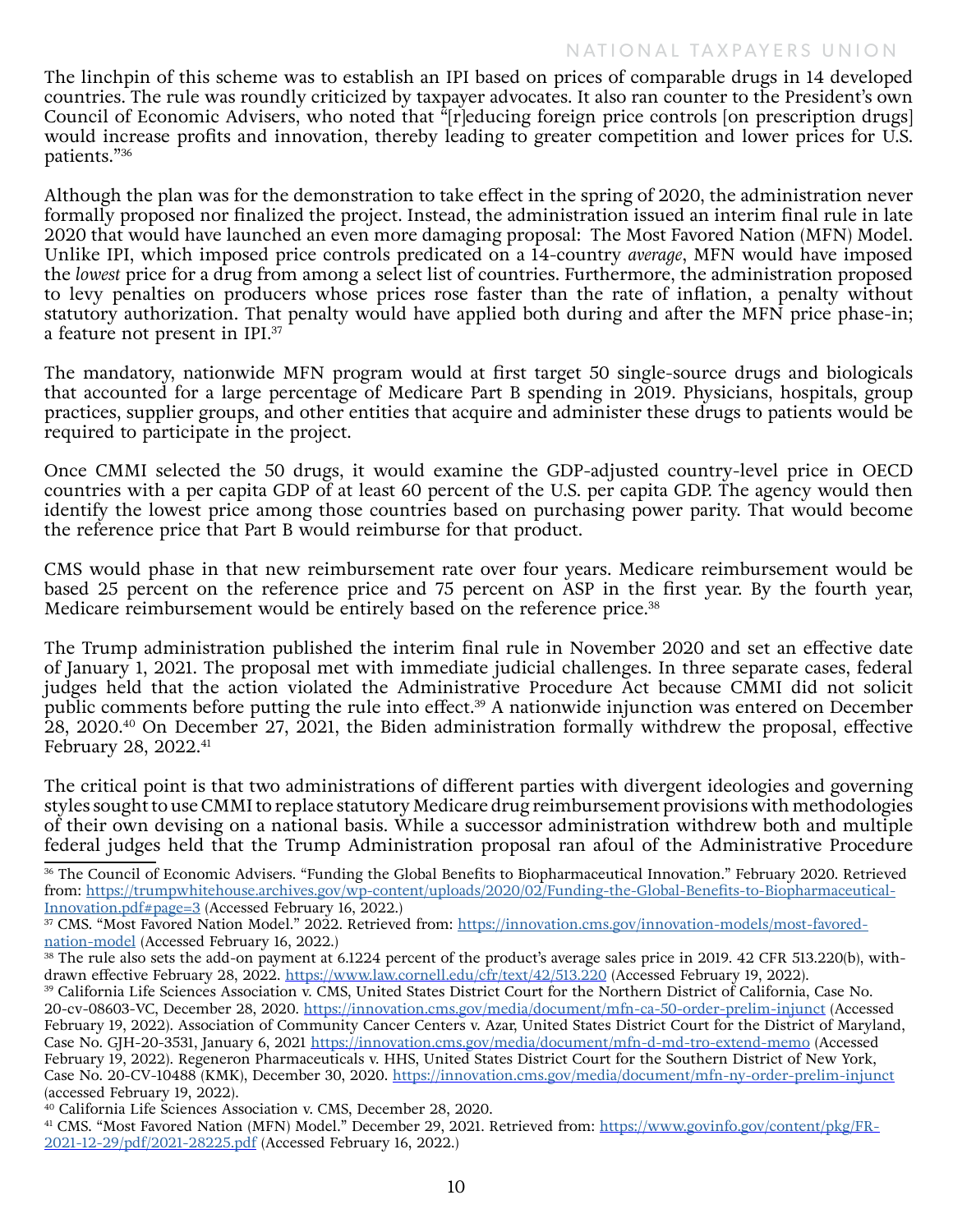Act, CMMI can be expected to use its unprecedented authorities to pursue the practice of supplanting statutory reimbursement methodologies on a national basis. Indeed, it would appear that the only way CMMI's proposals can save significant money for taxpayers is for the agency to exercise unlawful authority to impose price controls and other schemes that Congress has not enacted, for fear of incurring voters' wrath. Some would call this a feature of CMMI; we believe it to be a fatal flaw.

#### **Potential Future CMMI Demos**

President Biden, like his predecessor, has harshly criticized prescription drug prices and urged Congress to enact legislation to curb those prices. Once it became clear that Congress would not act, President Trump directed HHS to implement reductions on Medicare drug prices through regulatory action.

The Biden administration is following a similar path. The House-passed version of the Build Back Better Act authorized the HHS Secretary to "negotiate" prices for prescription drugs.<sup>42</sup> As of April 2022, action on the overall measure remains stalled, and the prospects for sweeping prescription drugs price controls remain uncertain.

If congressional efforts falter, the Biden administration may follow the Trump administration template and seek to accomplish through a CMMI demonstration at least part of what it failed to achieve through legislation. The probability of such action would increase if the president's party lost its House or Senate majority in November 2022.

In those circumstances, the administration could use CMMI to accomplish some of the drug pricing policies that the president has supported. These include:

**•** *Part D prescription drug price negotiation.* Manufacturers and prescription drug plan sponsors negotiate prices for drugs under Part D. The statute prohibits the Secretary from interfering in these negotiations.43 This so-called "noninterference" provision has drawn criticism since Congress enacted legislation creating the Part D benefit in 2003.<sup>44</sup> While past demonstration projects have sought to replace the statutory Part B reimbursement methodology, CMMI could propose to create an alternative Part D scheme that circumvents the noninterference clause.

**•** *Incorporation of foreign drug prices into Medicare.* Biden has said that he supports "empower[ing] the HHS Secretary to negotiate prices that are capped to a level associated with average OECD median prices."<sup>45</sup> His administration could follow a notice-and-comment rulemaking process in proposing a revised version of the scuttled Trump Administration demonstration project.

**•** *Limiting increases in Medicare reimbursement for drugs to the CPI.* The Build Back Better Act contained a provision that would limit increases in Medicare reimbursement for products whose price growth exceeded the overall rate of inflation.<sup>46</sup> If this provision fails enactment, CMMI could incorporate it into a demonstration.

edition:prelim)%20OR%20(granuleid:USC-prelim-title42-section1395w-111)&f=treesort&edition=prelim&num=0&jumpTo=true (Accessed February 16, 2022.)

<sup>&</sup>lt;sup>42</sup> Rules Committee Print 117-18, Text of H.R. 5376, Build Back Better Act, November 3, 2021, section 139001. [https://www.](https://www.congress.gov/117/cprt/HPRT46234/CPRT-117HPRT46234.pdf) [congress.gov/117/cprt/HPRT46234/CPRT-117HPRT46234.pdf](https://www.congress.gov/117/cprt/HPRT46234/CPRT-117HPRT46234.pdf) (Accessed February 19, 2022).<br><sup>43</sup> 42 USC §1395w-111(i). Retrieved from: https://uscode.house.gov/view.xhtml?req=(title:42%20section:1395w-111%20

<sup>44</sup> Cubanski, Juliette; Neuman, Tricia; and Freed, Meredith. "What's the Latest on Medicare Drug Price Negotiations?" Kaiser Family Foundation, July 23, 2021. Retrieved from: [https://www.kff.org/medicare/issue-brief/whats-the-latest-on-medicare-drug](https://www.kff.org/medicare/issue-brief/whats-the-latest-on-medicare-drug-price-negotiations/)[price-negotiations/](https://www.kff.org/medicare/issue-brief/whats-the-latest-on-medicare-drug-price-negotiations/) (Accessed February 16, 2022.)

 $45$  Cubanski, Juliette; Neuman, Tricia; and Freed, Meredith. "Moving the Needle on Prescription Drug Costs: Using the Innovation Center and Other Demonstration Authority." Kaiser Family Foundation, March 25, 2021. Retrieved from: [https://](https://www.kff.org/medicare/issue-brief/moving-the-needle-on-prescription-drug-costs-using-the-innovation-center-and-other-demonstration-authority/) [www.kff.org/medicare/issue-brief/moving-the-needle-on-prescription-drug-costs-using-the-innovation-center-and-other](https://www.kff.org/medicare/issue-brief/moving-the-needle-on-prescription-drug-costs-using-the-innovation-center-and-other-demonstration-authority/)[demonstration-authority/](https://www.kff.org/medicare/issue-brief/moving-the-needle-on-prescription-drug-costs-using-the-innovation-center-and-other-demonstration-authority/) (Accessed February 16, 2022.)

<sup>&</sup>lt;sup>46</sup> Congress.gov. (Introduced September 27, 2021.) "H.R.5376 - Build Back Better Act." Retrieved from: [https://www.congress.gov/](https://www.congress.gov/bill/117th-congress/house-bill/5376/text) [bill/117th-congress/house-bill/5376/text](https://www.congress.gov/bill/117th-congress/house-bill/5376/text) (Accessed February 16, 2022; Sections 139101 and 139102.)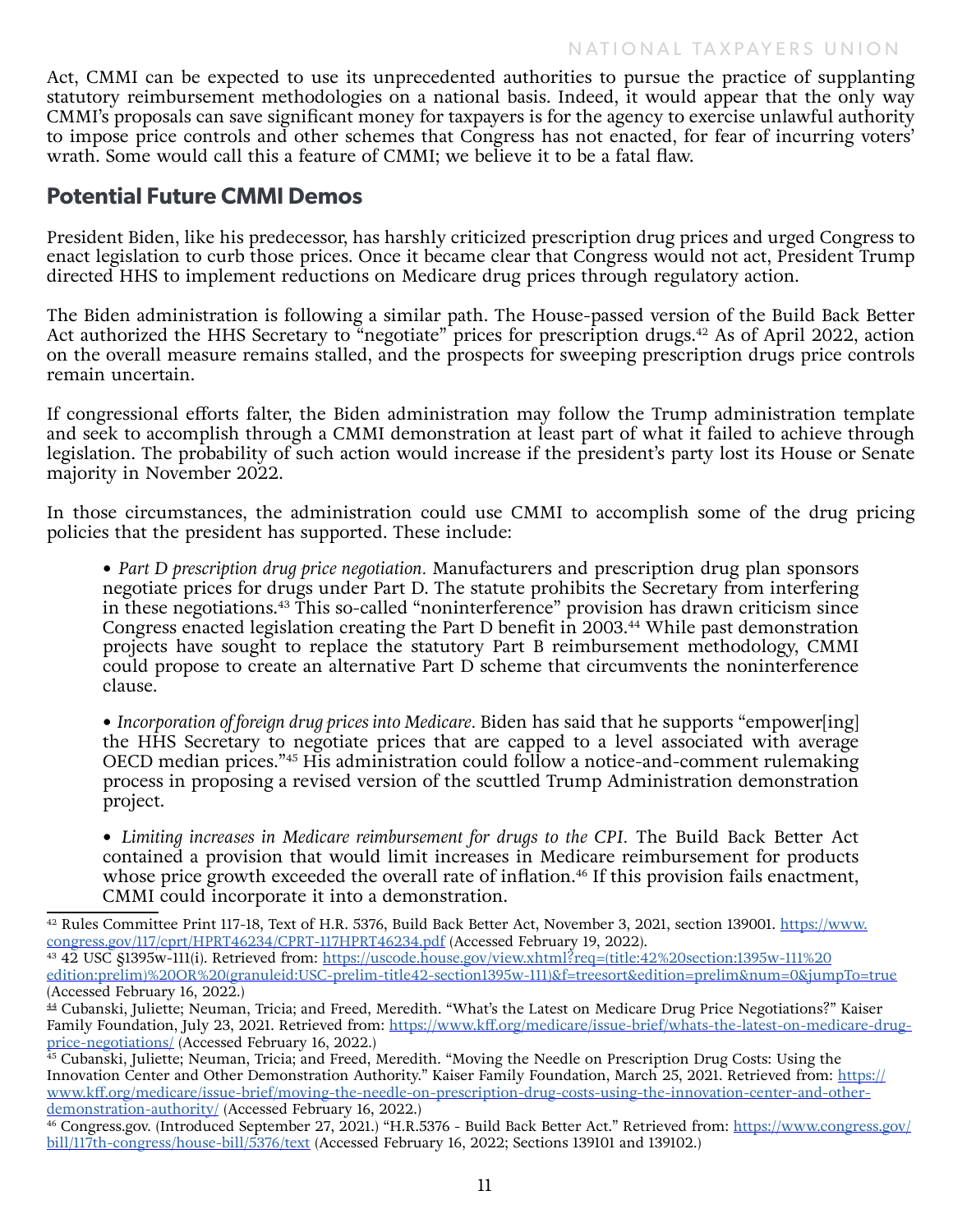Nor would CMMI necessarily limit itself to revising Medicare reimbursement for drugs. The agency could seek out opportunities to alter reimbursement structures for other medical goods and services. Once again, CMMI's prospects for achieving significant savings for taxpayers would appear tied to its ability to overstep legal and constitutional boundaries.

CMMI has repeatedly drifted from its core function of innovation and into the realm of policymaking. The agency is charged with testing innovative approaches that will save Medicare money, enhance medical care quality, or both. Such tests should be limited in scope and duration and subject to rigorous evaluation. If the Secretary determines a project to be successful, he or she should ask Congress to extend it nationally. Making changes of unlimited duration and scope is a legislative prerogative, not an administrative one.

So long as CMMI retains the power and the appetite to launch national "demonstration" projects that circumvent federal statutes, then  $-$  in the absence of congressional reform legislation  $-$  only the courts can restrain it. Federal judges so far have not thought themselves bound by the statutory limitations on judicial review.47 Their rulings thus far, however, have only extended to procedural issues. The courts seem likely to continue to require notice and comment rulemaking to be part of any significant CMMI project.

If the agency adhered to this procedural constraint, it remains an open question as to whether the courts would regard themselves as barred from hearing cases that deal with issues such as the scope and duration of a demonstration program.

Lawmakers erred in 2010 in conferring on CMMI a license to legislate. Congress should amend the CMMI authorizing statute to curtail the agency's power, rather than consigning protection of its legislative prerogatives to the whims of political appointees and the wisdom of judges.

#### **NTU Proposals for CMMI Reform**

CMMI's flaws are so significant – and its promise of savings so dubious – that lawmakers would be well within their rights to shutter the agency and cut off its funding, while potentially providing for certain demonstration projects to continue under the Centers for Medicare and Medicaid Services' (CMS) pre-ACA demonstration project authority.

Absent widespread and bipartisan support for CMMI repeal, though, lawmakers should pursue reforms that limit the agency's powers and make it more accountable to Congress, the courts, and the public.

Fortunately, there is bipartisan support for CMMI reform. During the 116th Congress, Reps. Terri Sewell (D-AL) and Adrian Smith (R-NE) introduced H.R. 5741, the Strengthening Innovation in Medicare and Medicaid Act.48 The legislation earned the support of nine additional Democrats and seven additional Republicans, making it broadly bipartisan.

The bill would require the Secretary, before the testing, expansion, or modification of a demonstration project, to notify committees of jurisdiction in the House and Senate. That notification would trigger a 45-calendar-day period during which Congress could enact a resolution disapproving the project. Such resolution would be considered under "fast-track" rules and would be subject to presidential veto. The

<sup>47</sup> 42 USC 1395a(d)(2). Retrieved from: https://uscode.house.gov/view.xhtml?req=(title:42%20section:1395a%20edition:prelim)%20 OR%20(granuleid:USC-prelim-title42-section1395a)&f=treesort&edition=prelim&num=0&jumpTo=true (Accessed February 16, 2022.) The provision lays out the following limitations: There shall be no administrative or judicial review under section 1395ff of this title, section 1395oo of this title, or otherwise of (A) the selection of models for testing or expansion under this section; (B) the selection of organizations, sites, or participants to test those models selected; (C) the elements, parameters, scope, and duration of such models for testing or dissemination; (D) determinations regarding budget neutrality under subsection (b)(3); (E) the termination or modification of the design and implementation of a model under subsection  $(b)(3)(B)$ ; and  $(F)$  determinations about expansion of the duration and scope of a model under subsection (c), including the determination that a model is not expected to meet criteria described in paragraph (1) or (2) of such subsection.

<sup>&</sup>lt;sup>48</sup> Congress.gov. (Introduced February 3, 2020.) "H.R.5741 - Strengthening Innovation in Medicare and Medicaid Act." Retrieved from:<https://www.congress.gov/bill/116th-congress/house-bill/5741> (Accessed February 16, 2022.)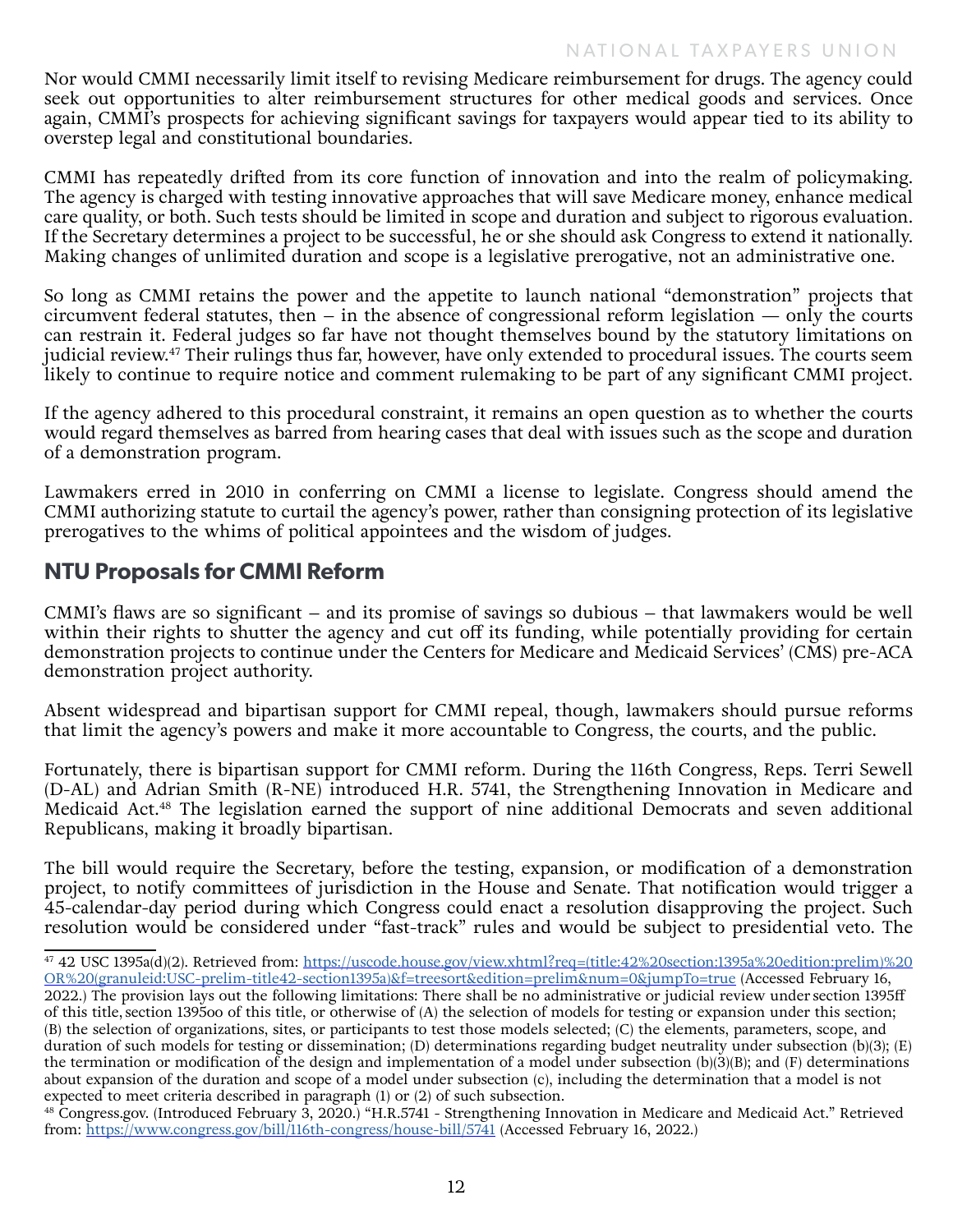testing, expansion or modification of the demonstration project could not take effect until the expiration of the 45-day period.

While this is an important limitation on secretarial authority, it could be improved. As a practical matter, even if Congress disapproved a proposal to extend a demonstration project nationwide, a president could be expected to veto it. Presidents are unlikely to sign into law resolutions that kill projects that their subordinates have devised.

Instead of allowing the Secretary to expand projects nationally, Congress should require the Secretary to seek legislation to codify models he or she deems successful. The Secretary can test ideas on a geographically limited basis for a defined period, but only Congress has the constitutional authority to extend them nationally by amending the Medicare statute.

The bill would place several additional important guardrails on CMMI and its current, sweeping authority:

**•** It limits CMMI models to five years and to no more individuals than necessary "to obtain a statistically valid sample";

**•** It requires HHS to allow providers and suppliers to request a waiver from model requirements for "undue economic hardship … or loss of access to such provider or supplier for vulnerable populations";

**•** It requires HHS to develop a plan to continuously monitor the effects of models and to "mitigate any adverse impact";

**•** It requires HHS to provide at least 45 days for public comment on proposed models, during model development, prior to testing, prior to modification, and prior to rulemaking on expansion;

**•** Importantly, the legislation restores judicial review for "[e]lements, parameters, scope, and duration of models" and "[d]eterminations about expansion of duration/scope of a model"; and finally

**•** It requires annual reports instead of biennial reports, ensuring Congress hears from CMMI regularly about its models' performance and its future plans.49

Legislation from this current session of Congress, H.R. 5125, the Strengthening Innovation in Medicare and Medicaid Act, would make many of the same reforms.<sup>50</sup> It currently lacks the bipartisan support of H.R. 5741 from the previous Congress, but the reforms therein have a track record of bipartisan support.

There are several additional steps Congress could take to rein in CMMI that go even further than the Strengthening Innovation in Medicare and Medicaid Act. For example, even though the bill limits CMMI models to five years, NTU actually asked former CMS Administrator Verma in 2017 to limit demonstrations to *no more than 24 months* rather than five years.<sup>51</sup>

Here are a few other levers Congress could pull to exercise more effective oversight of CMMI and to limit the agency's power:

**•** Require models to limit testing to certain geographic areas;

<sup>49</sup> *Ibid*.

<sup>50</sup> Congress.gov. (Introduced August 27, 2021.) "H.R.5125 - Strengthening Innovation in Medicare and Medicaid Act." Retrieved from: <https://www.congress.gov/bill/117th-congress/house-bill/5125/text>(Accessed February 16, 2022.)

<sup>51</sup> Sepp, Pete. "NTU's Comments on Centers for Medicare & Medicaid Services." November 22, 2017. Retrieved from: [https://](https://www.ntu.org/publications/detail/ntus-comments-on-centers-for-medicare-medicaid-services) [www.ntu.org/publications/detail/ntus-comments-on-centers-for-medicare-medicaid-services](https://www.ntu.org/publications/detail/ntus-comments-on-centers-for-medicare-medicaid-services).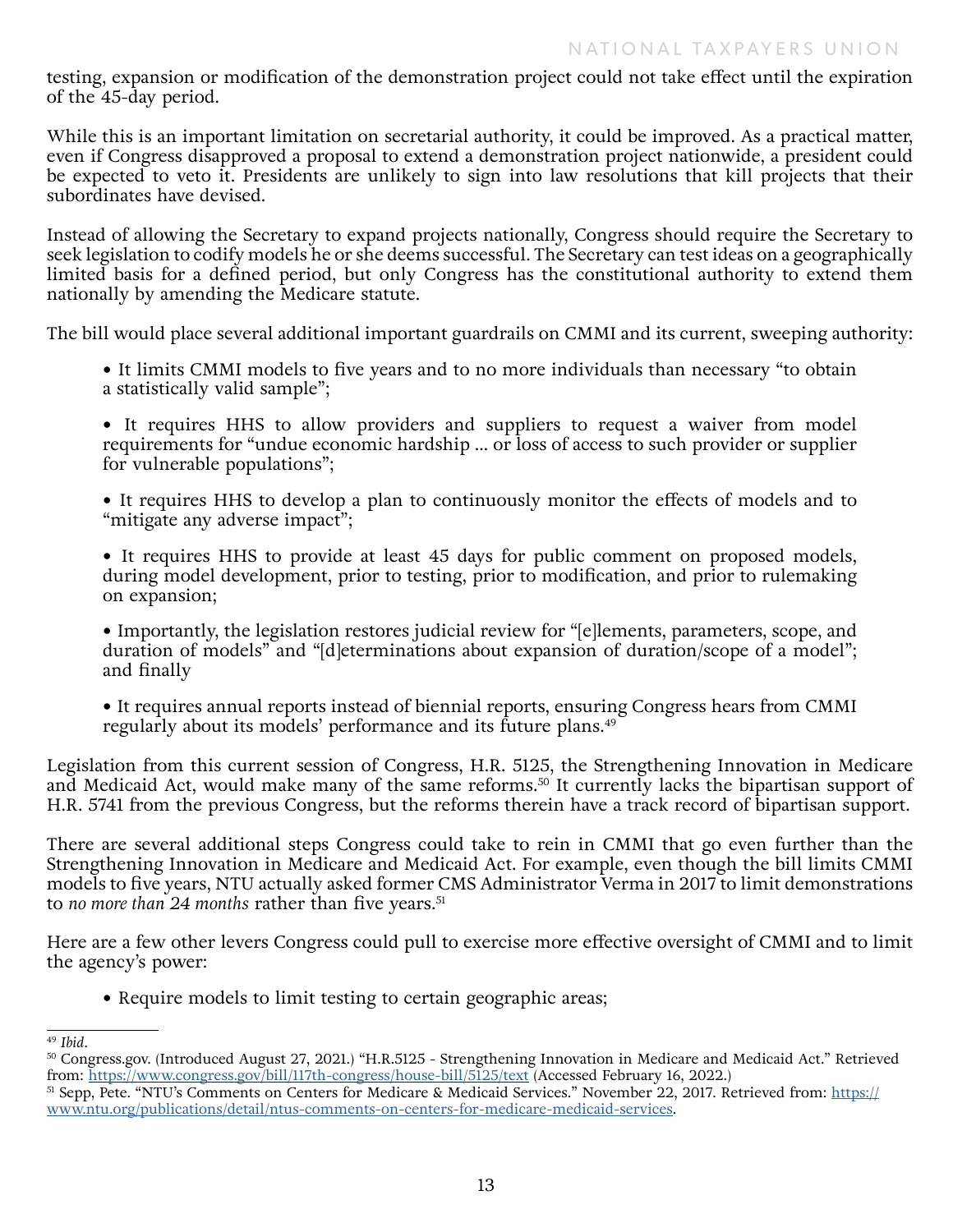- Narrowly define, in the general criteria for CMMI phase 1 testing, "deficits of care," "poor clinical outcomes," and "potentially avoidable expenditures";
- Require HHS to project that a model will, at minimum, be budget neutral before proceeding with phase 1 testing;
- Require HHS to terminate a model if it's not expected to 1) improve quality of care without increasing spending or 2) reduce spending without reducing quality of care (under current law HHS must terminate *or modify)*; 52
- Require public reporting on CMMI models within a specified period, rather than just in a "timely fashion"; and
- Require the CMS Actuary to certify net spending reductions, rather than mere budget neutrality, in order to approve phase 2 expansion.

Additional recommendations from NTU and its partners outside government can be found in 2017 comments to CMS<sup>53</sup> and in a 2016 letter to Congress.<sup>54</sup> While repeal of the agency and its expansive authorities may be the best path forward, there is no shortage of reform ideas noted above that either *currently* have bipartisan support or that may garner bipartisan support in the future.

#### **Conclusion**

Congress created CMMI with visions of transforming health care delivery and achieving significant budgetary savings. More than a decade later, these hopes have not materialized. For the most part, CMMIinitiated demonstrations have neither saved the government money nor improved medical care quality.

Given CMMI's track record, Congress should revisit the starry-eyed assumptions that accompanied its creation. CBO should take a clear-eyed look at CMMI's track record and not base cost estimates on misguided faith in the agency's process. HHS has long-standing authority to test ideas for cutting costs and enhancing quality. Congress has often directed the agency to conduct demonstrations. Agency-initiated projects should be limited in duration and scope and rigorously evaluated. If HHS conducts a demonstration that it believes merits nationwide expansion, then it should propose that Congress amend the Medicare statute.

This approach to the proper use of demonstration authority is plodding, prosaic, and solidly constitutional. For more than a decade, CMMI's exotic flights of bureaucratic fancy have crashed into experiential, judicial, and political reality. It has neither restructured health care delivery, improved its quality, nor reduced its cost.

Controlling Medicare spending is a matter of highest urgency for Congress. Federal actuaries have forecast that Medicare's health insurance (HI) fund will be insolvent within four years.<sup>55</sup> More broadly, health care entitlement spending – including Medicare, Medicaid, and the Affordable Care Act – is the largest and fastest-growing component of the federal budget and the leading cause of long-term fiscal instability.<sup>56</sup> Congress has not seriously engaged in curbing Medicare and other health care entitlement spending in

 $52$  Lawmakers should also define "quality of care" more precisely – such a term could be manipulated by stakeholders in order to defeat any proposals that may present modest savings to taxpayers and/or streamline access to care for Medicare and Medicaid patients.

<sup>53</sup> *Ibid*.

<sup>&</sup>lt;sup>54</sup> NTU. "Congress Must Repeal or Restrain Obamacare's CMMI." November 16, 2016. Retrieved from: [https://www.ntu.org/](https://www.ntu.org/publications/detail/congress-must-repeal-or-restrain-obamacares-cmmi) [publications/detail/congress-must-repeal-or-restrain-obamacares-cmmi](https://www.ntu.org/publications/detail/congress-must-repeal-or-restrain-obamacares-cmmi) (Accessed February 16, 2022.)

<sup>&</sup>lt;sup>55</sup> 2021 Annual Report of the Boards of Trustees of the Federal Hospital Insurance and Federal Supplemental Medical Insurance Trust Funds. August 2021. Page 6. Retrieved from: <https://www.cms.gov/files/document/2021-medicare-trustees-report.pdf>(Accessed March 8, 2022.)

<sup>56</sup> Badger, Doug. "A Major threat to our Economy – Health Care Spending." Fox Business. October 29, 2019. Retrieved from: <https://www.foxbusiness.com/money/doug-badger-major-threat-economy-health-care-spending>(Accessed March 8, 2022.)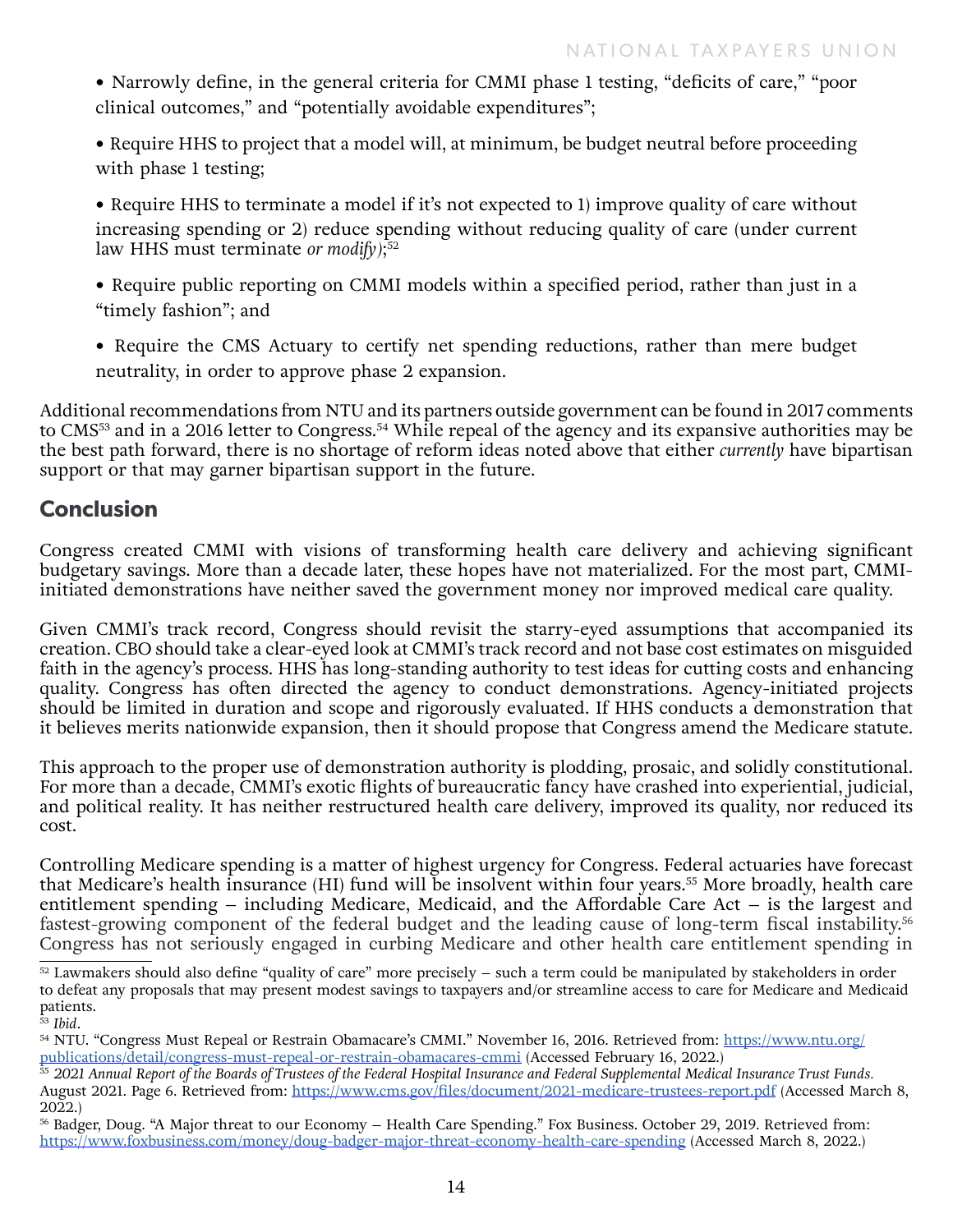a generation and neither the administration nor the current congressional leadership has expressed any interest in doing so.

Congress can't outsource to the executive branch the critical tasks of stabilizing the Medicare program and ensuring its solvency. CMMI's track record proves what should always have been obvious: the agency can't be expected to devise projects that will meaningfully improve Medicare's dismal financial outlook. CMMI is little more than a distraction from daunting fiscal issues that demand the attention of lawmakers.

Congress should retool the agency into one that minds the constitutional rules of the road and provides a better sense of direction toward more fiscally sustainable federal health care programs.

### *About the Authors*

*Doug Badger has been a leading health policy expert for decades and is a former White House and U.S. Senate policy adviser. He currently serves as a Senior Fellow at The Heritage Foundation's Center for Health and Welfare Policy and as a Senior Fellow at the Galen Institute.*

*Andrew Lautz is the Director of Federal Policy with National Taxpayers Union.* 

*Pete Sepp is the President of National Taxpayers Union.*